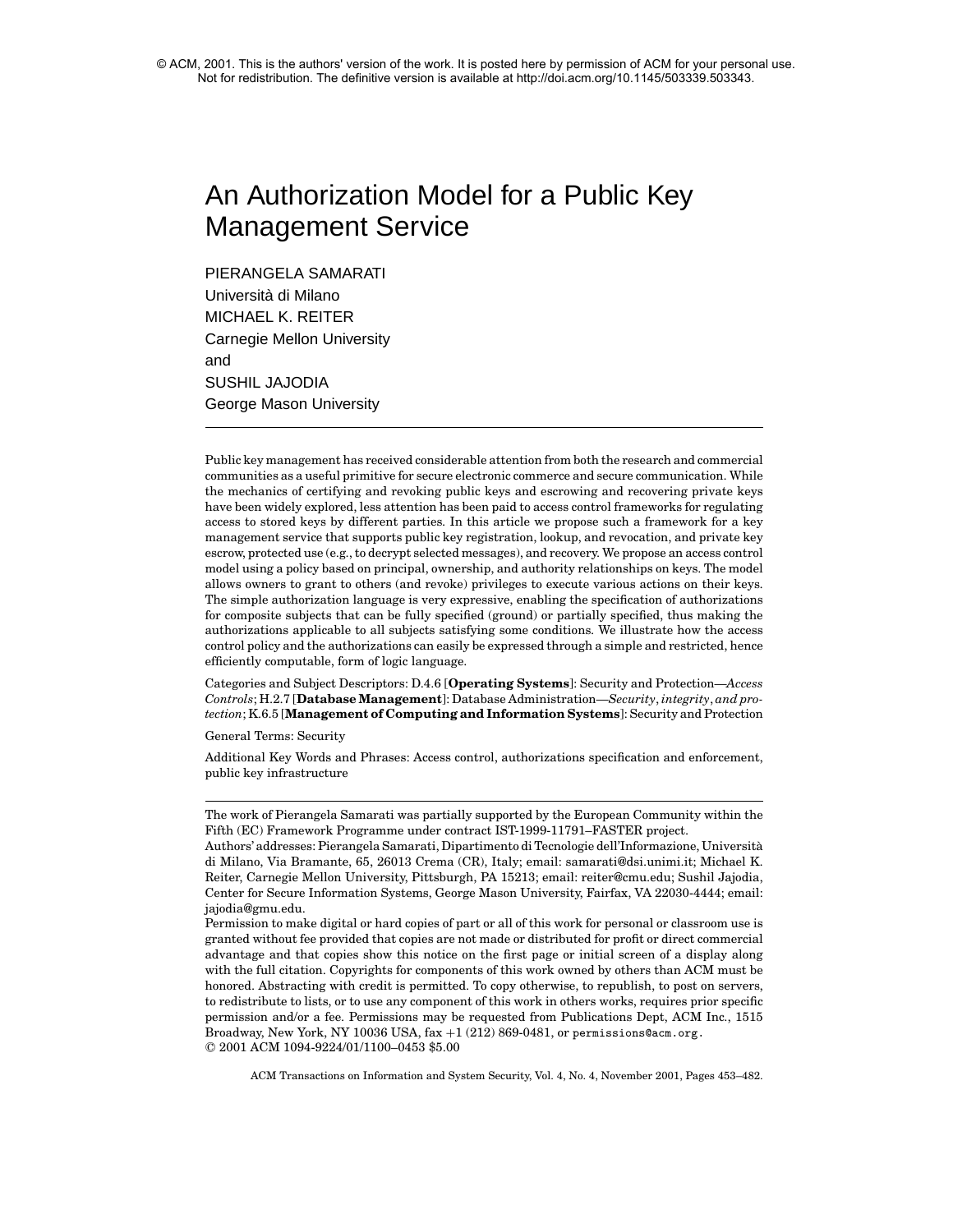## 1. INTRODUCTION

The mechanics of public key management—i.e., the creation and distribution of public key certificates and revocation lists, and the secure backup (escrow) of private keys—has been explored extensively (e.g., see ACM [1996]). However, much less attention has been paid to the authorization model that must surround these mechanisms. At first glance, the authorization model seems quite simple: a public key should be accessible to anyone, and an escrowed private key should be accessible only to its owners, as their names indicates. This simple model is, however, far too underdeveloped for many realistic settings.

- —One purpose in escrowing a private key, relevant mainly in business settings, is to delegate the authority to use that key to the escrowing service. For example, upon leaving for vacation, an executive might escrow her private key at the service and authorize that it be used to decrypt messages upon request by at least two of her direct reports. When she returns from her vacation, she can check the logs at the service to see what her key was used to decrypt.
- —It may be desirable that some "public" keys not be public at all, but available to only a selected few for verifying signatures on private messages. In this way, if a message is accidentally leaked from an organization, outsiders must still obtain a certified verifying key to prove that the message actually originated from within the organization. Hiding "public" keys can also be useful for preventing outsiders from sending encrypted email to targets within the organization. Encrypted email could, for instance, be used to slip a virusladen document by virus-detection software at the organization's firewall.
- —The owner of a public key may confer revocation authority to others, so that one of them can revoke the public key if the private key is stolen and the owner's copy is destroyed.

Access control for public key management services must also address the peculiarities of dealing with keys as objects of authorizations. In particular, keys enjoy a more dynamic behavior than traditional objects/resources, which raises the issue of how keys should be referred to (e.g., via their values or their principals). Also, the fact that keys can expire or be modified introduces the problem of dealing with the authorizations specified on them and whether they should still be considered valid.

In this article we present an authorization model for controling access to the public and private keys held by a key management service. The model is both powerful and flexible, as it addresses the issues above by allowing principals to specify different protection requirements on their keys. In addition, it is simple enough to be realized in practice. It differs from authorization models proposed for general database systems because it allows specification of, and reasoning about, joint authority, delegation, and roles. It also addresses the issue of authorizations on a key once the key is revoked or replaced. Our model departs from previous proposals in the context of key management systems by considering identities, groups, and roles in the specification of authorizations. It allows users to interact with the service to establish keys and manage them.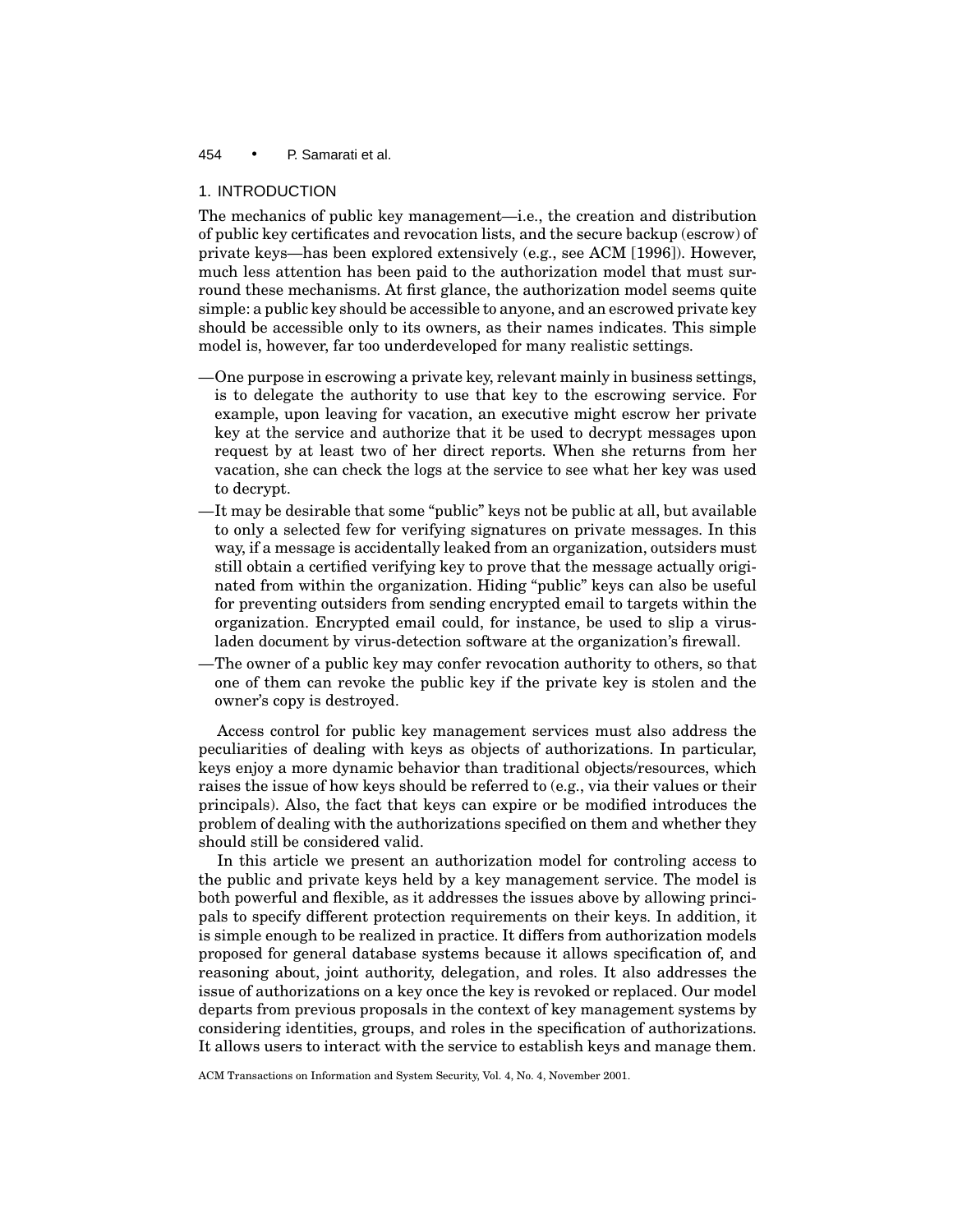And, while previous proposals have focused mostly on certification authority and certificate management, our approach specifically focuses on keys and related services.

The contributions of this article can be summarized as follows. First, it investigates the nuances of key management systems with respect to access control and authorization specifications. Second, it proposes access and authorization policies supporting ownership and authority. Third, it develops a simple, yet expressive language for the specification of authorizations and enforcing the proposed access control policies.

The generic key management service that forms the framework for this article was inspired by the  $\Omega$  service [Reiter et al. 1996], and our work complements  $\Omega$  nicely in that authorization and access control in  $\Omega$  was left largely undeveloped [Reiter et al. 1996, Section 6]. We note that, while for concreteness this article refers to the Omega key management service, our access control model can be applied to any public key management system, including Yaksha [Ganesan 1995], Sesame [McMahon 1995], and Micali's proposed key management service [Micali 1992]. Also, consistent with  $\Omega$ , in this article we focus on user keys. The model proposed can however be extended to regulate management of different types of keys, such as session or encryption keys.

The remainder of this article is organized as follows. Section 2 describes the basic services of the key management system, illustrating the different actions that can be exercised on the stored keys. Section 3 introduces the basic elements of the authorization model. Section 4 defines the relationships between subjects and principals and keys stored at the service. It also introduces the administrative and access control policies applied by the KMS. Section 5 discusses the nuances of a key management service with respect to access control, and defines the basic elements of the access control language and the specification of authorizations. Section 6 describes how the proposed policy and authorizations can be represented and enforced through a generic, simple, and efficiently computable logic language. Section 7 discusses authentication of principals submitting requests to the key management service, and the particular execution of first time registration and recovery. Section 8 discusses support of user groups and roles by the key management service. Section 9 covers related work. Finally, Section 10 presents our conclusions.

## 2. THE KEY MANAGEMENT SERVICE

The key management service stores the public keys of principals and escrowed private keys to allow the use of these keys by the principals who are authorized to do so. In this article we consider a KMS that closely mimics the  $\Omega$  system [Reiter et al. 1996] in functionality. In particular,  $\Omega$  supports interfaces by which a client can, if access control policy allows,

- –*register a public key* at the service;
- –*retrieve a public key* that was registered at the service (or retrieve the principal corresponding to a public key);
- –*revoke a registered public key* from the service;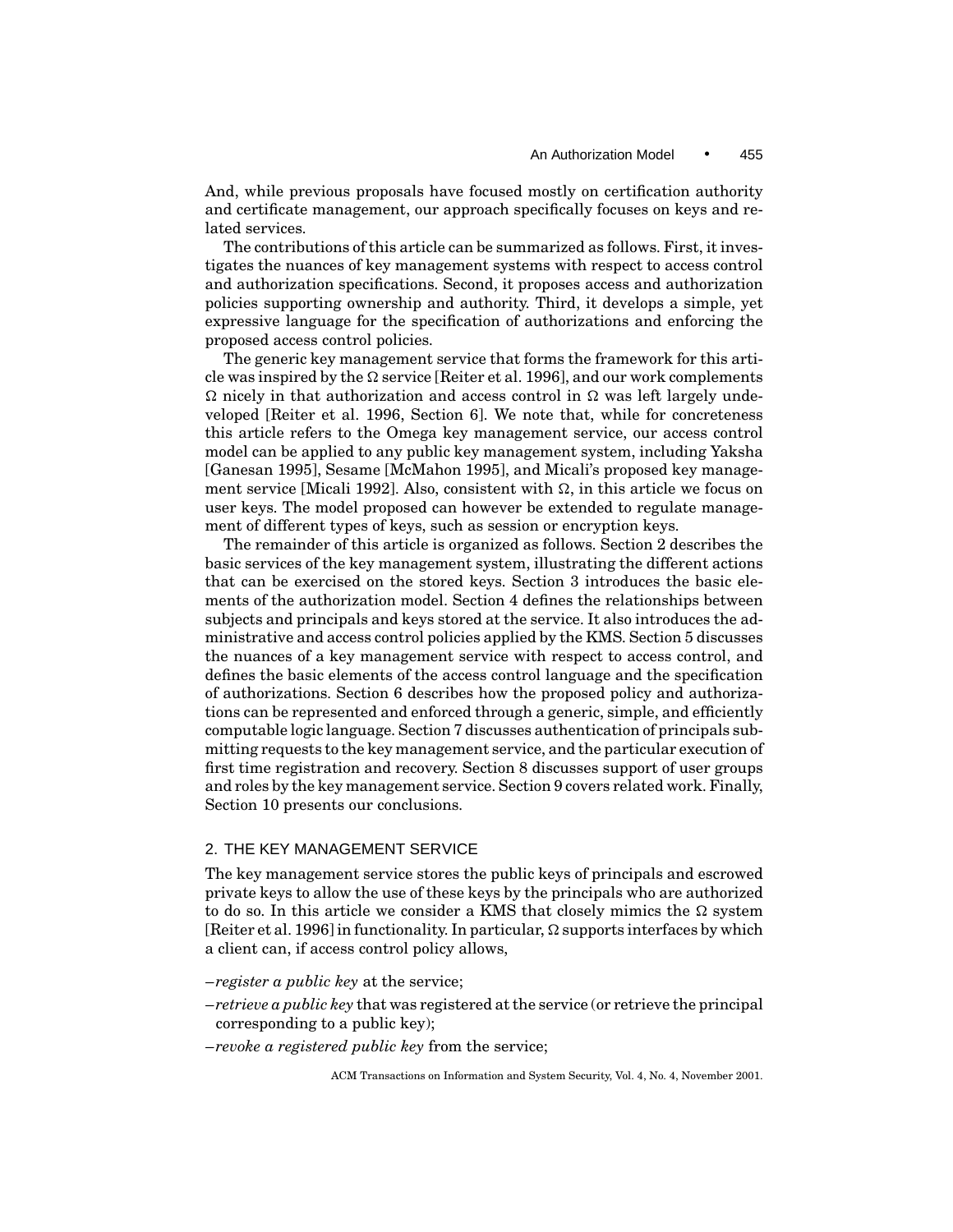| $\rm Action$     | Semantics                                                                                                                                                                                                                                                                                                                                                                         |
|------------------|-----------------------------------------------------------------------------------------------------------------------------------------------------------------------------------------------------------------------------------------------------------------------------------------------------------------------------------------------------------------------------------|
| Register(p, K)   | Registers public key K for principal p. Any key K' previously regis-<br>tered for p is revoked, i.e., $Reveke(K')$ is automatically performed (see<br>Section 7.2). Register(p, K) fails if K was ever given as an argument<br>to any Register action before.                                                                                                                     |
| Lookup(p)        | Returns public key K last registered for p, provided that $Re v \circ k e(K)$<br>has not been performed. $Loop(p)$ fails if no key has been registered<br>for $p$ or if the last key registered for $p$ has been revoked.                                                                                                                                                         |
| Lookup(K)        | Returns the name of the (unique) principal $p$ for which $K$ was previ-<br>ously registered, and a flag indicating whether $K$ has been revoked.<br>This operation fails if $K$ has never been used in a register action. Note<br>that this operation will succeed even after $Revoke(K)$ has been per-<br>formed, but will indicate that the key is revoked in its return value. |
| Reveke(K)        | Revokes public key $K$ . This operation fails if $K$ has never been regis-<br>tered at the service.                                                                                                                                                                                                                                                                               |
| $Escrow(K^{-1})$ | Escrows the private key $K^{-1}$ at the service. This operation fails if K,<br>the corresponding public key, was not previously registered.                                                                                                                                                                                                                                       |
| Decrypt(m, K)    | Decrypts message m with $K^{-1}$ and returns the result. This operation<br>fails if $K^{-1}$ has not been escrowed at the service.                                                                                                                                                                                                                                                |
| Sign(m, K)       | Returns the signature of m using $K^{-1}$ . This operation fails if $K^{-1}$ was<br>not previously escrowed or if $K$ has been revoked.                                                                                                                                                                                                                                           |
| Recover(K)       | Returns $K^{-1}$ . This operation fails if $K^{-1}$ was not previously escrowed.                                                                                                                                                                                                                                                                                                  |

–*escrow a private key* at the service;

–*decrypt a message using a private key* escrowed at the service;

–*sign a message using a private key* escrowed at the service; and

–fully *recover a private key* that was registered at the service.

To all these actions, which are summarized in Table I, other services could be added. We also note that all of these actions need not be supported for every registered key in a real KMS. For example, additional arguments to the *Register* action might limit the use of the registered key *K* to signature verification only. In this case, *Decrypt*(*m*,*K* ) can be made to fail (even for those subjects that would otherwise be authorized to perform this action). And, presumably, other input arguments would be added to  $Loop(p)$  to specify the type of key requested, and another output from  $Loop(K)$  would indicate the intended use of the key. To minimize the complexity of these interfaces, however, here we omit further treatment of such functional restrictions on keys, though we realize that such restrictions are sometimes important in practice.

In the following, we use the term *key* to denote either the public or the private key—whether we refer to public key *K* or private key  $K^{-1}$  is clear from the context. A key can be registered for at most one principal. A principal has a single valid key registered for it at any given time (the principal's "current key"), and registration of a new key automatically revokes the one registered previously. However, different keys may be registered for a given principal at different times. We assume the KMS does not discard old keys, but maintains a history of all keys registered at the service (and to whom they were registered). If keys were simply discarded at their revocation, it would not be possible for subjects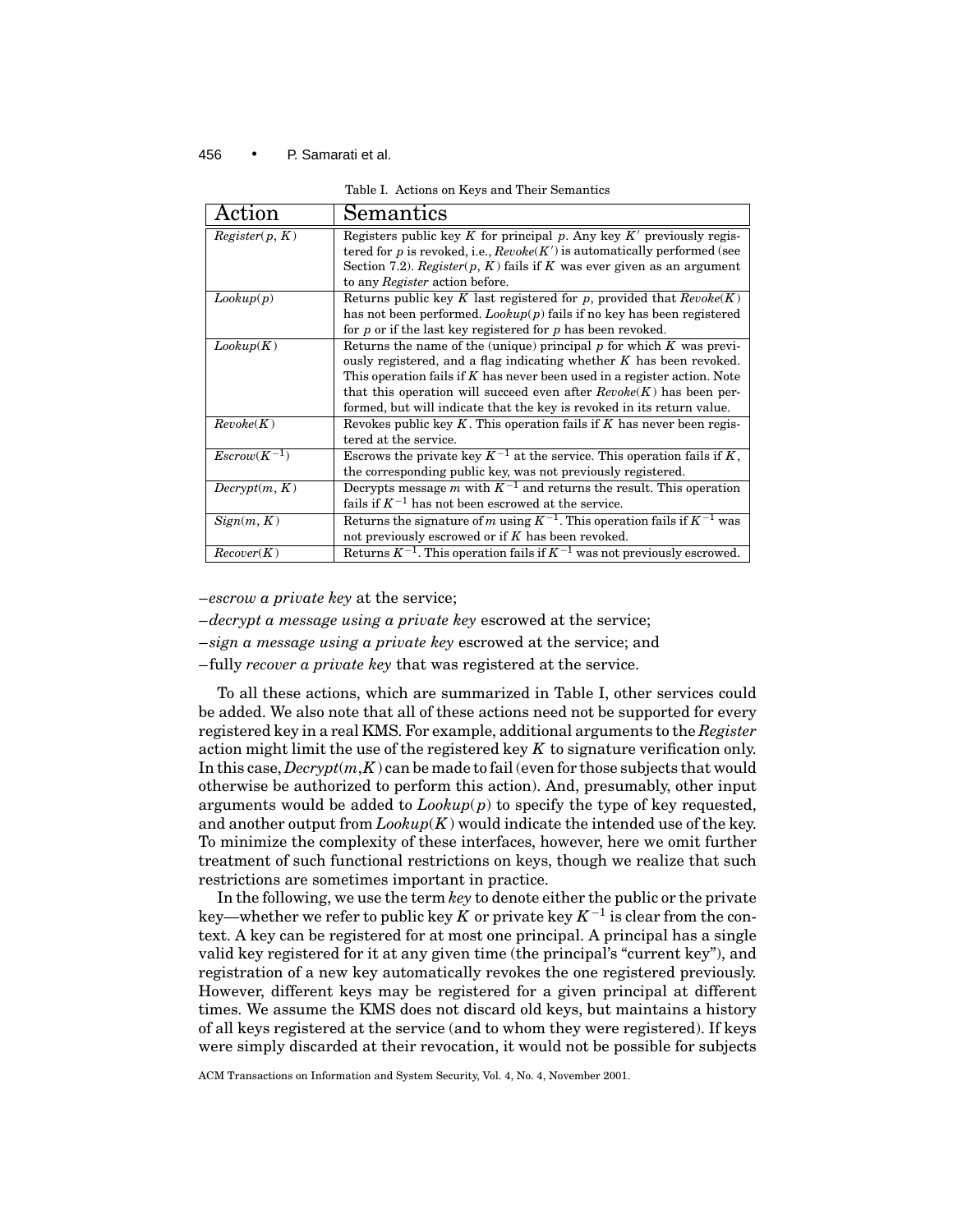to decrypt messages encrypted with revoked keys or to verify a signature of a principal on a message signed before the key was revoked. As discussed in Section 4.2, revoked keys are available for restricted use, that is, only a subset of the actions in Table I can be exercised on old keys (for instance, a revoked key cannot be used to sign messages).

## 3. AUTHORIZATION MODEL: BASIC CONCEPTS

In the description of the key management service, we generally talk about *principals* as entities with whom keys stored at the service are associated. Besides those principals, the key management service has to recognize and reason about other types of principals, namely those submitting requests on the stored keys, and hence for which authorizations should be specified. In this section we discuss the basic entities distinguished by the authorization model. In the next section we discuss how they are considered in the characterization of entities presenting requests and how they relate to the keys stored at the service.

#### 3.1 Users, Groups, and Roles

The access control model distinguishes the following concepts:

- **Users:** Entities that can make requests directly at the service and correspond to user identifiers. Note that the term *user* is intended in the sense of user identifier and not "human user." A single human user may be associated with more than one identifier.
- **Roles:** *Named* collections of privileges [Sandhu 1996]. Intuitively, a role identifies a *privileged hat* that users need to activate to perform specific organizational activities. Examples of roles can be secretary, manager, programmer, project-head, and so on. By assuming a given role, a user is able to exercise the privileges associated with the role. Multiple roles can be simultaneously active for a user.

## **Groups:** *Named* collections of users.

Note the distinctions we make among these three concepts. Users correspond to identifiers associated with individuals connecting to the service; groups are sets of users; and roles are sets of privileges needed to perform specific activities. The basic difference between groups and roles is therefore that groups define groupings of people, while roles define groupings of privileges [Samarati and De Capitani di Vimercati 2001; Sandhu 1996].

The consideration of groups allows the specification of authorizations which hold for all the members of a group. This avoids the inconvenience of specifying authorizations for each individual user and keeping track of her membership in the group—upon termination of which, her authorizations should be revoked. To illustrate, consider the case where an access should be allowed to all users who are employed at acme. By grouping them in a group, acme-employees, and specifying the access authorization for the group, we avoid the need for specifying a different authorization for each employee. Also, the specified authorization will be applicable only to users for whom there is proof of membership in group acme-employees. Hence, if the membership of a user in the group ceases, the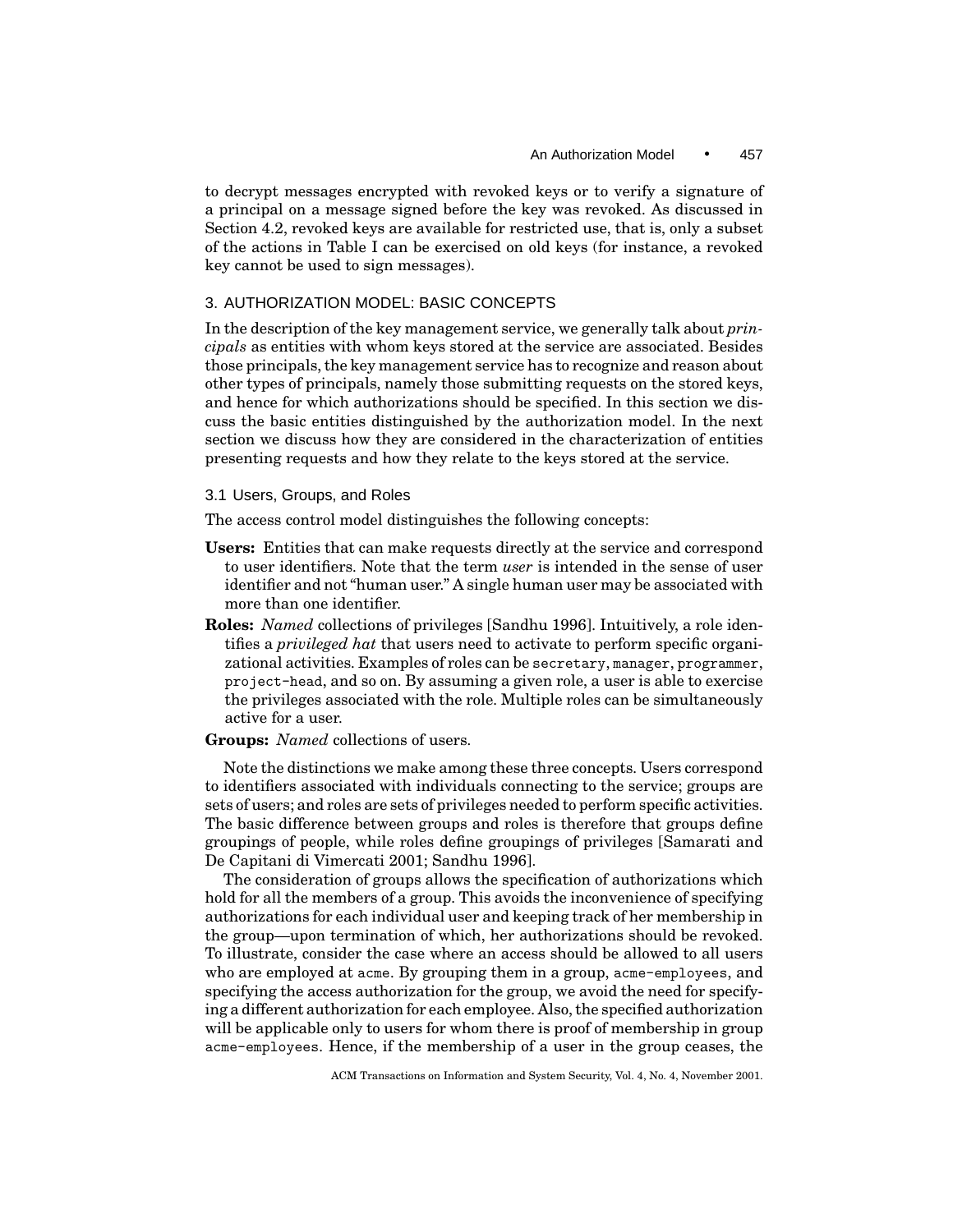authorization granted to the group will automatically become nonapplicable to the user.

The consideration of roles allows the specification of authorizations that apply to users when performing certain activities. Intuitively, a role identifies and isolates specific privileges related to the execution of a particular job, granting them to users only when they need to execute the job. Consider, for example, a user alice who is project-manager. As project-manager, alice has special privileges, such as looking up budget information and signing contracts. However, these privileges should be available to alice only when executing project management activities and not, for instance, when accessing personal files.

A major difference between groups and roles is that roles can be "activated" and "deactivated" by users at their discretion, while group membership always applies [Samarati and De Capitani di Vimercati 2001]. Also, activation of roles must be controlled (a user should be allowed to activate a role only if she or he is authorized to do so) and may be subject to some restrictions. For instance, some roles may be incompatible with one another, and their simultaneous activation be forbidden, even if the user requesting it is allowed to activate each of the roles singularly [Ferraiolo et al. 2001]. Moreover, privileges granted to groups add to those of the users (i.e., by being member of a group a user can execute more actions than the user could as an individual).<sup>1</sup> By contrast, when playing a role, a user may not be able to execute the actions for which the user is authorized either as an individual or as a member of a group. The fact that the authorizations given to a role are applicable only when the role is active for the user has a double advantage. First, it allows the use of privileges needed to perform a task only within task execution (not granting them indiscriminately as would happen if authorizations were specified for users or groups). Second, it allows the enforcement of the *least privilege principle*, according to which each role (the user assuming it) is confined to the execution of only those actions needed to perform the task.

Note that given the different semantics between groups and roles, their identifiers are required to be disjoint. However, under the two different views, the same concept can be interpreted as a group or as a role. For instance, consider the concept acme-manager. A group G acme-manager can be defined that collects all the users who are managers at acme. A role R acme-manager can be defined to which specific privileges related to the managerial activity at acme are associated, and which acme managers can assume in order to carry out their jobs. This situation is completely proper and must not be considered either ambiguous or redundant. G acme-manager groups together a set of people by collectively referring to them with this name. Members of this group will be allowed all the accesses that such membership implies. R acme-manager will have associated authorizations for privileges necessary to perform the managerial activity. These privileges will be available to acme managers only when they have this role active.

In the following, we indicate with U, R, and G the set of identifiers of users, roles, and groups respectively, known at the key management service.

<sup>&</sup>lt;sup>1</sup>Assuming that only positive authorizations are considered.

ACM Transactions on Information and System Security, Vol. 4, No. 4, November 2001.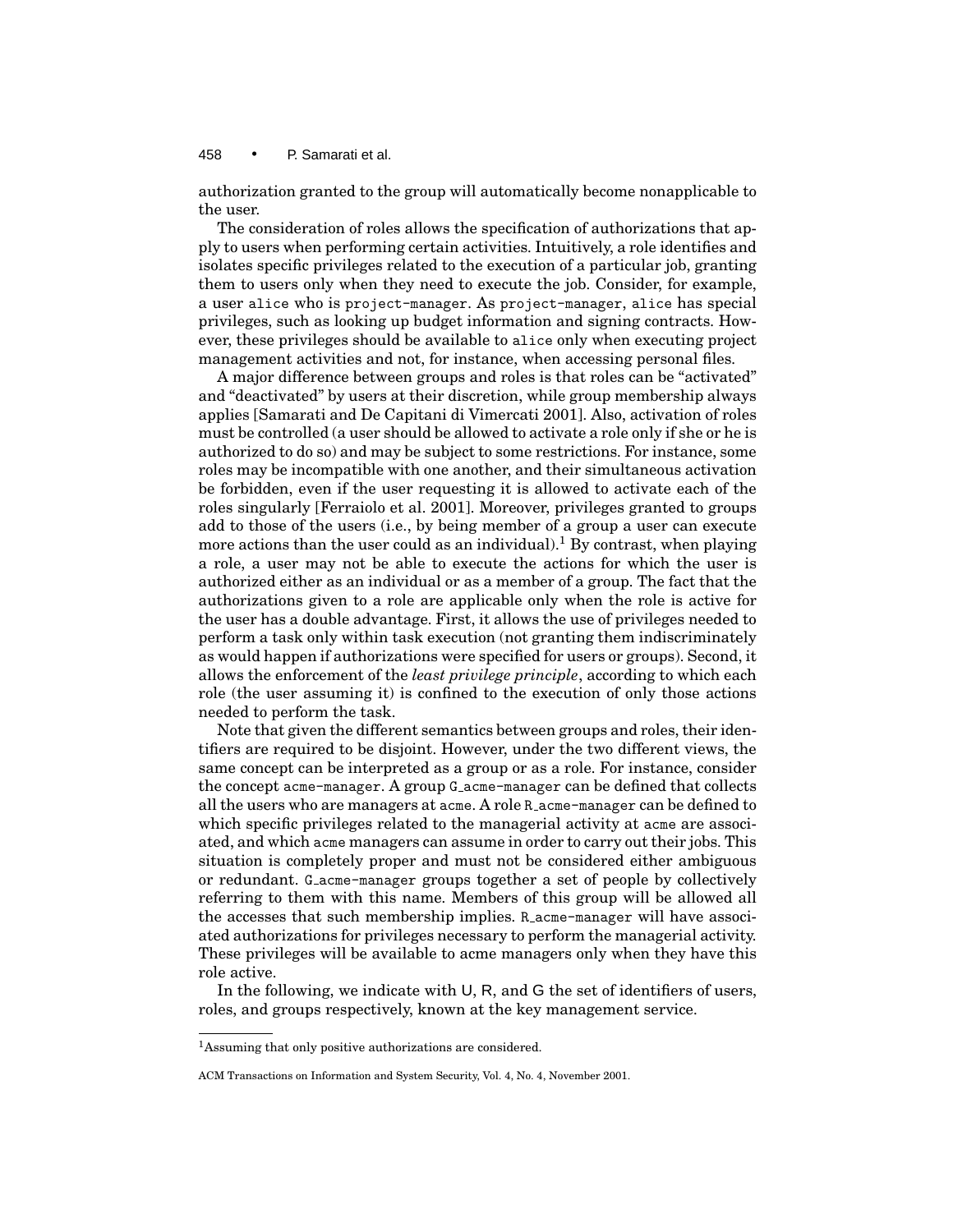## 3.2 Subjects

In our model, entities that can present requests at the key management service can be any of the following:

—a user  $u$  ∈ U;

—a user  $u \in U$  in a particular role  $r \in R$ ; and

—a conjunction of elements of any of the above type (conjuncted subjects).

Entities recognized at a system as sources of requests have often been referred to as principals [Saltzer and Schroeder 1975]. To avoid confusion between such entities and the principals associated with keys stored at the service (cf., Section 2), we use the term *subject* to refer to entities that issue requests to the service. The relationship between subjects (and elements composing them) and principals whose keys are stored at the service are discussed in Section 4. For the time being, for clarity, we keep the two concepts separated.

Intuitively, a conjuncted subject represents the situation where multiple subjects jointly present a request to the service. Conjuncted subjects are useful in cases where some subjects can execute an action when operating jointly but cannot when operating individually. This may happen when allowing an action to a single user (possibly in some roles) would give him too much privilege. As a simple example of conjunction of subjects, consider the case when two users in the role secretary are needed to sign a message with a manager's key.

By representing conjuncted subjects as sets and individual users as users associated with a *null* role, we can represent subjects in a uniform form, as captured by the following definition.

*Definition* 3.1 (*Subject*). Let U and R be the set of users and roles. A subject is a set, possibly singleton, of pairs of the form  $[u, r]$ , with  $u \in U$  and  $r \in \mathbb{R} \cup \{\epsilon\},\$ and where  $\epsilon$  denotes the "null" role.

Hence, in the following, a subject is always a set of pairs where the first element is a user and the second element is either null or it is a role. A user (with no role) corresponds to a pair with second element null. Nonconjuncted subjects correspond to singleton sets.

*Example* 3.1. Let  $U = \{ \text{alice,bob,chris} \}$  and  $R = \{ \text{acme-manger,acme-} \}$ administrator} be the set of users and roles respectively. Some examples of subjects are as follows:

 $p_1$ : {[bob,  $\epsilon$ ]} *p*2: {[alice,acme-manager]} p<sub>3</sub>: {[bob,acme-administrator]}  $p_4$ : {[alice, $\epsilon$ ],[bob, $\epsilon$ ],[chris, $\epsilon$ ]} *p*5: {[alice,acme-manager],[bob,acme-administrator]}  $p_6$ : {[bob, $\epsilon$ ],[alice, $\epsilon$ ],[chris, $\epsilon$ ]} p<sub>7</sub>: {[alice,acme-manager],[alice,acme-administrator]} *p*8: {[alice,acme-manager],[bob,acme-manager]}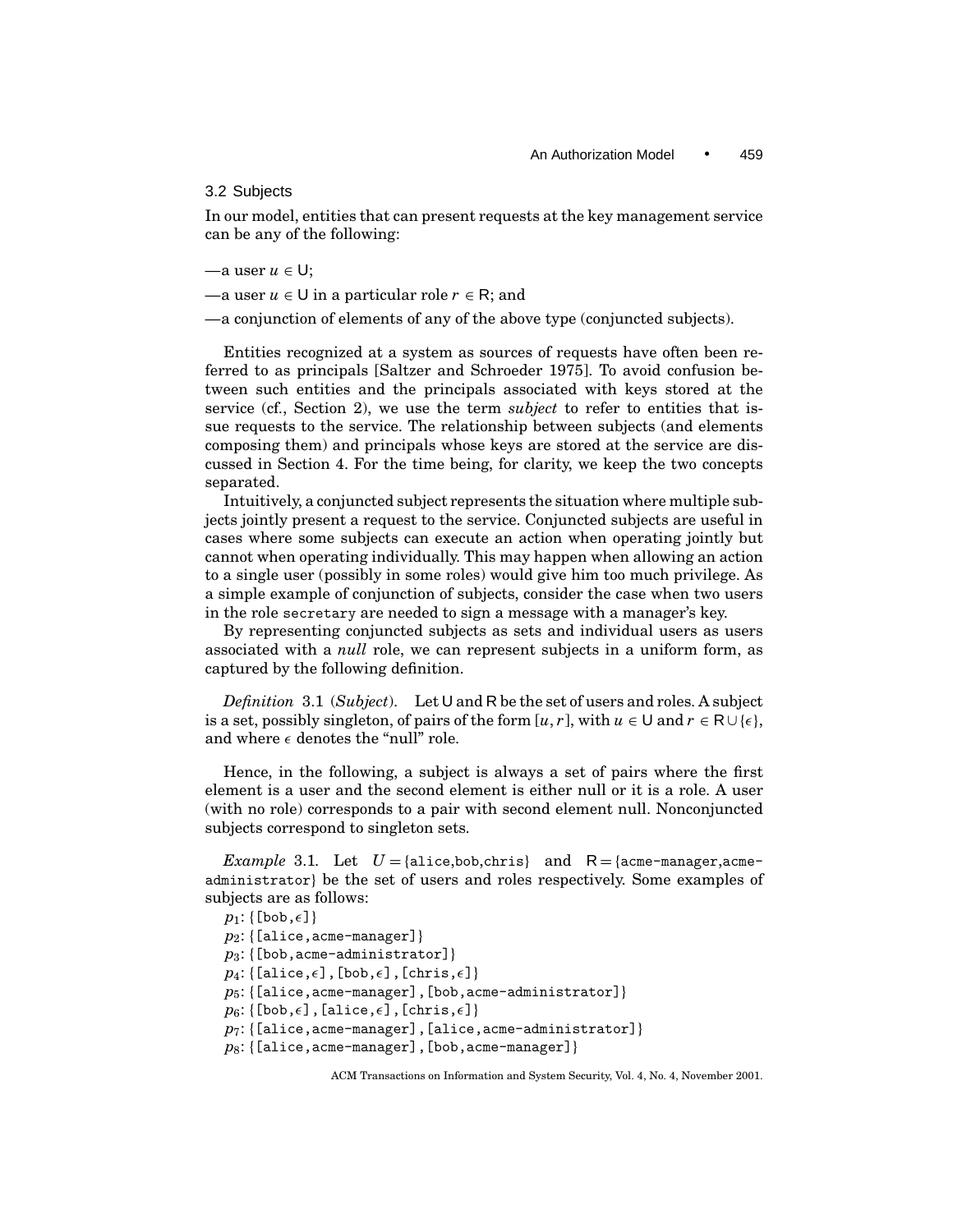The order of component subjects in a conjuncted subject does not matter. Two conjuncted subjects are said to be *equal* if they contain the same elements. For instance, with reference to the subjects in Example 3.1,  $p_4$  and  $p_6$  denote exactly the same subject. By exploiting set notation, subject equality reduces to set equality.

For simplicity, Definition 3.1 restricts subjects to the form "single user in single role" or their conjunction. This restriction is purely syntactical, and therefore our definition encompasses subjects where a given user activates more roles or different users activate the same role. In particular, a given user *u* activating a set of roles  $\{r_1, \ldots, r_n\}$  can be represented as conjuncted subject  $\{[u, r_1], \ldots, [u, r_n]\}$ , as in the case of principal  $p_7$  in Example 3.1. Analogously, a set of users  $\{u_1, \ldots, u_n\}$  activating a given role r can be represented as conjuncted subject  $\{[u_1, r], \ldots, [u_n, r]\}$ , as in the case of principal  $p_8$  in Example 3.1.

For simplicity, in the following we omit set notation in the case of singleton sets (i.e., nonconjuncted subjects), and the square brackets in case of users (i.e., pairs with role element null), when such a simplification does not cause any confusion. For instance, subjects  $p_1$  and  $p_2$  may be denoted as bob and [alice, acme-manager], respectively.

Note that groups, discussed in the previous section as one of the basic elements of the authorization model, do not appear in the definition of subject. The reason is that users, even if members of groups, always operate *individually*. This aspect is very important to guarantee accountability [Sandhu and Samarati 1997]. Also, the fact that roles appear in subjects, and groups do not, is consistent with the point we made that group membership (and the privileges it bears) always applies, while role activation is selectively chosen.

#### 3.3 Access Requests

Access requests are requests by subjects to execute actions on keys stored at the service. In the remainder of this article, we characterize access requests as triples of the form  $\langle \text{subject}, \text{action}, \text{key} \rangle$ , stating that subject requests permission to execute action on key. Here, subject is any subject allowed by Definition 3.1; action is any action listed in Table I; and key is a public key identifier (e.g., a digest of the public key computed using a collision-resistant hash function). Note that requests can always be translated in this form, even if the key is not explicitly indicated by the requesting subject. This is possible because the server can always establish a correspondence between a principal and its private or public key. For instance, the operation  $Loop(p)$ , where  $p$ is a principal, can be translated into a triple where key is the key currently registered for *p* at the KMS.

For the sake of uniformity with other actions, we see a request for the register operation as a request on a key stored at the service. In particular, since the register operation modifies the key currently associated with a principal, we see the register request as a request on the key being modified. Clearly, we are dealing here with keys stored at the service, and whose principal is therefore already known at the service. Registration of *new* keys, or more precisely *new* principals, requires separate treatment, and is addressed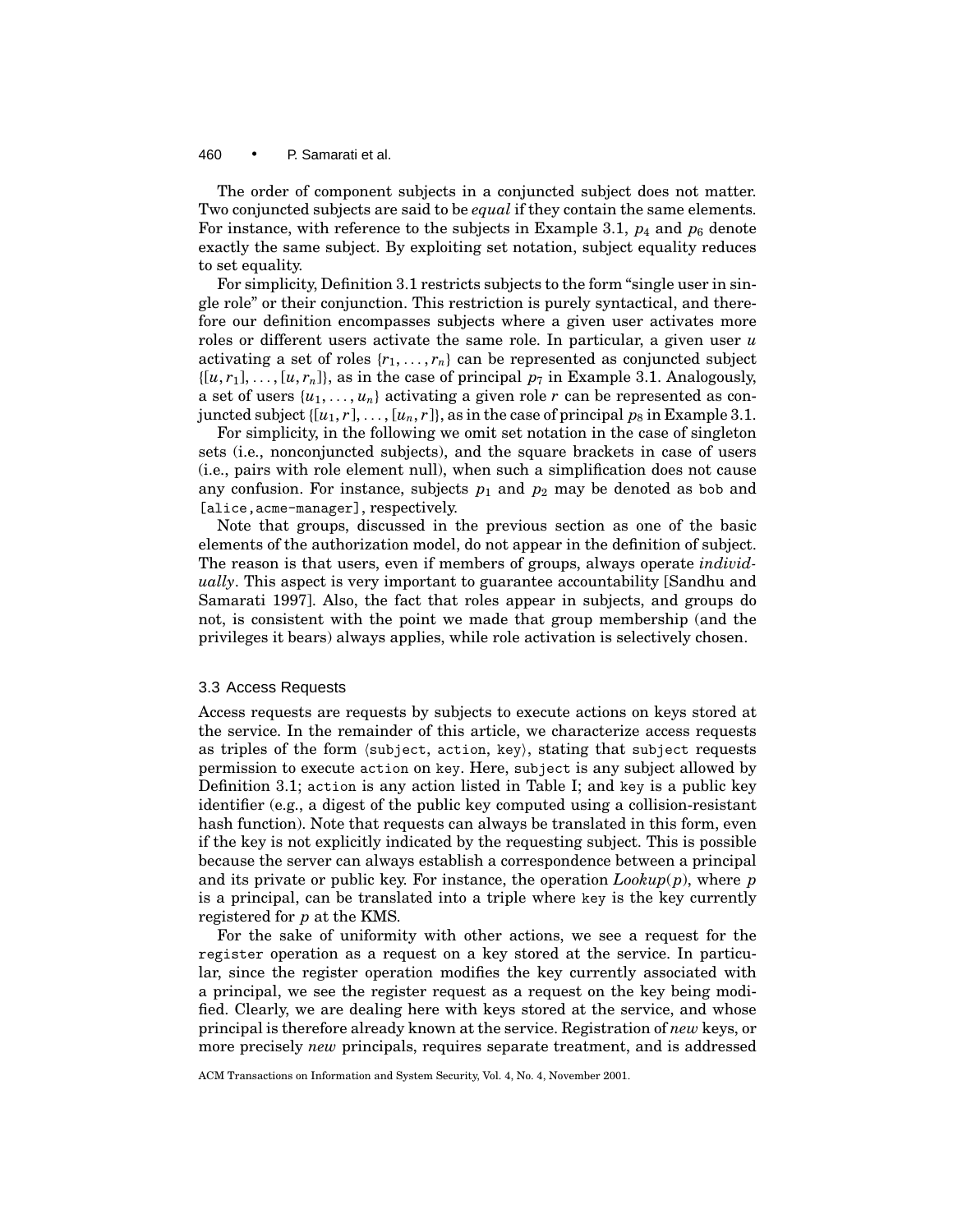in Section 7.2. Also, for the time being, we ignore the problem of authenticating subjects presenting requests; this issue is addressed in Section 7.1.

Each request is evaluated by the KMS and allowed or denied according to the KMS access control policy. The access control policy determines the actions to be allowed or denied on keys according to basic privileges that must be warranted (e.g., a key's owner<sup>2</sup> should always be able to revoke the key), as well as to authorizations established by the owner of a key that grants other subjects the privilege of executing actions on the key. Section 4 discusses the basic privileges that the KMS must warrant to principals that store their keys at the service. Section 5 discusses authorizations.

## 4. ACCESS AND ADMINISTRATIVE POLICIES

To describe the basic privileges that the KMS must allow on keys stored at the service to subjects that can request action from them, we must first clarify the relationship between principals (cf., Section 2) and subjects (cf., Section 3.2).

Consistent with other proposals [Lampson et al. 1992], we assume that only users and roles have an associated key registered at the service. In other words, a principal is either a user or a role. Each user/role *p* can have an associated pair  $(K_p, K_p^{-1})$  indicating its current public and private keys. The pair of keys associated with a principal can change over time due to a new register operation, but only one key at most is valid at any given time (a new register operation has the automatic effect of revoking the previous key). Note that the assumption that each principal has at most one associated key at a time restricts each user identifier to at most one key, but it does not necessarily imply that each human user will have only one associated key. As a matter of fact, each given human user may correspond to more user identifiers. For instance, user alice can register at the service as two different principals alice at work and alice at home, each with its own key.

In addition to principals, our model supports two additional concepts, namely *ownership* and *authority*, which tie subjects to keys. These concepts are discussed in the next section.

## 4.1 The Key's Principal, Ownership, and Authority

The following three concepts describe the relationships that can relate subjects to keys stored at the service.

- **Principal.** As discussed above, each key pair  $(K, K^{-1})$  corresponds to one principal. The principal associated with a key can either be a user or a role. As we discuss in Section 7.1, the KMS will use the keys stored at the service to authenticate the identity of subjects presenting requests to the service when such a key is available.
- **Ownership.** Each key has associated with it one or more owners. The owner of a key can exercise any action on the key as well as grant this ability to other

<sup>2</sup>The precise meaning of the term "owner" will be clear in the next subsection.

ACM Transactions on Information and System Security, Vol. 4, No. 4, November 2001.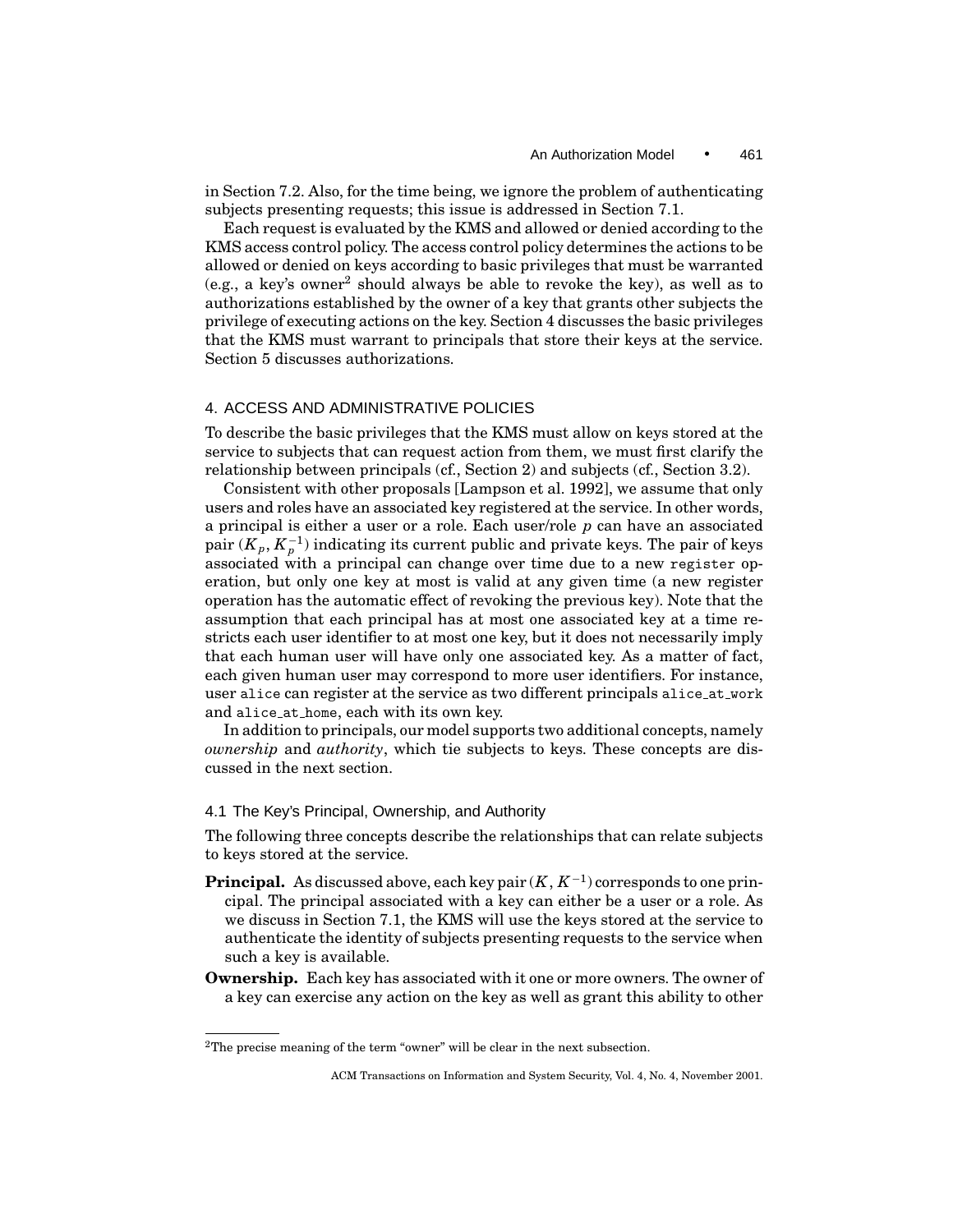subjects. For keys corresponding to users, the owner is usually unique and coincides with the principal of the key. The owner may be different from the principal in the case of a key whose principal is a role. If the role is considered as owner of the key and allowed to manage it, the role identifier should also be interpreted as a user identifier (in which case  $\mathsf{U} \cap \mathsf{R} \neq \emptyset$ ). This would allow the role as such to make statements, and therefore interact with the service to manage its key. However, we can usually expect that a different subject will be considered owner of keys associated with roles. In such a case, the owner of a key can be any subject. Also, we expect the owner of the key to be a single (possibly conjuncted) subject; but a set of subjects (*shared ownership*) is also possible.

**Authority.** Our model also supports the concept of *authority* over a key. The authority of a key can be any (simple or conjuncted) subject. Like ownership, more than one subject may have authority over a key. A subject with authority over a key can always execute lookup, revoke, and decrypt actions on the key. Intuitively, a subject with authority over a key can control how the key is used and can revoke the key. The authority cannot however "impersonate" the principal (cannot execute recover or sign actions) or interfere with its activity. For instance, it cannot re-register the key or grant/revoke privileges on the key to/from others.

There are different reasons why authority and ownership of a key can remain with different subjects. To illustrate, consider an organization acme whose employees are registered at the service. Suppose that each employee has (is the principal of) a key. Depending on why the keys are to be used, the organization may wish to maintain authority over the key to be able to control how the keys are used and, possibly, revoke them. Each employee will be considered the owner of his or her key and, as such, granted all the accesses that this privilege implies. However, at any time, acme will be able lookup the key, decrypt messages encrypted with the key, and revoke the key. The organization can use this last privilege when, for instance, an employee leaves the job. Authority can also vary in the case of keys whose principals correspond to the same user. For instance, consider user alice who is registered at the service as different principals: alice, alice at work, alice at home. Although the principals (and the owners) of the keys are different, the subject(s) with authority over the keys can be the same. For instance, alice may have the authority on all the three keys.

When more than one subject has ownership/authority on a given key, we say that the ownership/authority is *shared*. Shared ownership/authority represents the fact that multiple subjects can exercise ownership/authority privileges. Each of the subjects can exercise this privilege independently of the others. For instance, there can be a key bob and alice on which both users alice and bob have authority. The ownership/authority over a key can also be a conjuncted subject. For instance, subject {jim,tim} can have authority on key jim and tim. In the case of shared authority, any of the principals (either bob or alice in the example above) can exercise authority. In the case of authority by

ACM Transactions on Information and System Security, Vol. 4, No. 4, November 2001.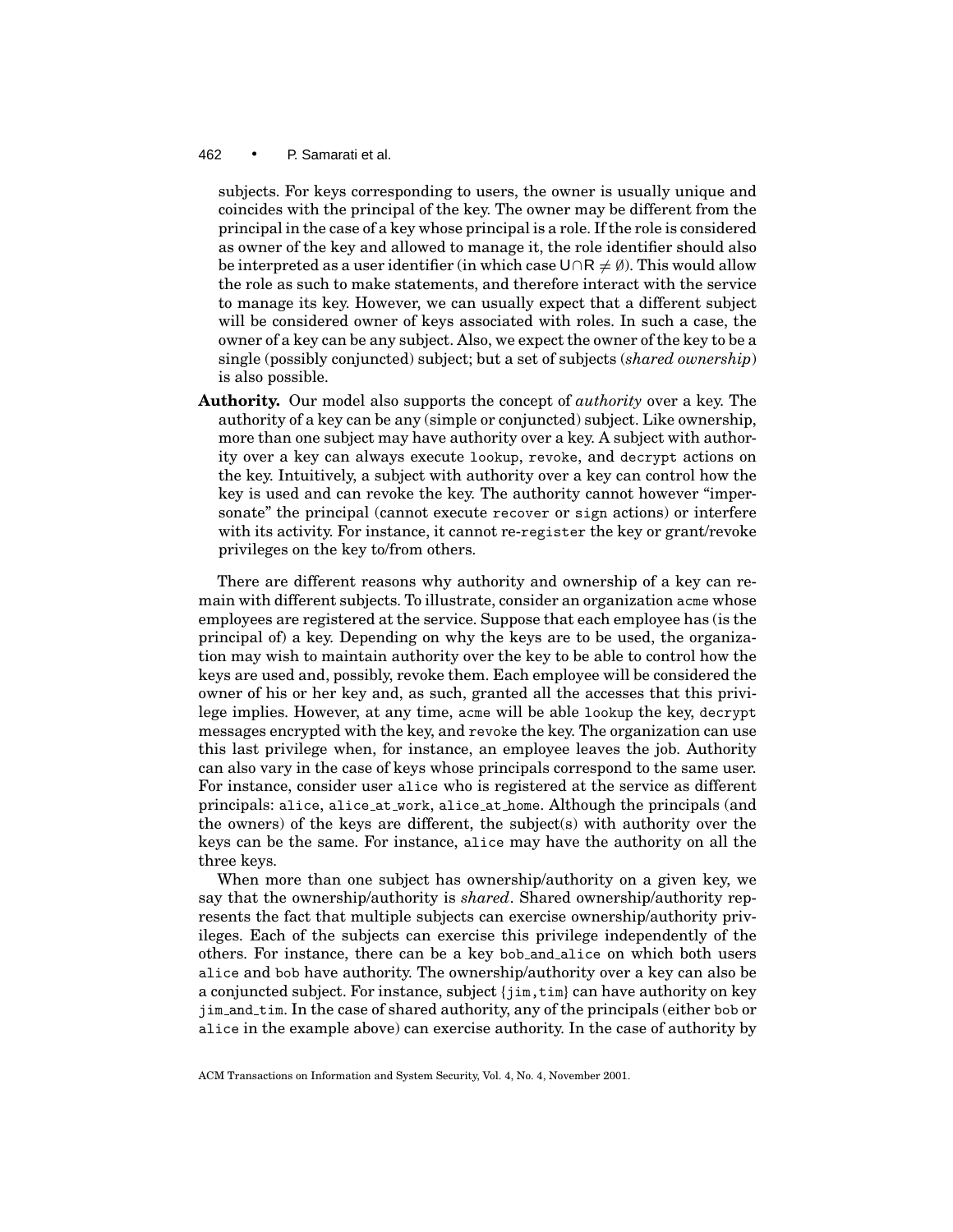a conjuncted subject, authority can be exercised by the subjects in the conjunct only when operating *jointly*. With reference to our example, only a conjuncted subject {jim,tim} can exercise authority, while neither jim nor tim individually can.

The specification of the subject(s) with ownership and authority over a key is made at the time the first registered key for the principal, which involves human control and interaction (Section 7.2). Modifications of a key due to new register operations do not affect ownership/authority. In other words, a subject with ownership (resp. authority) on a key being revoked acquires ownership (resp. authority) on the new key. This aspect is particularly important, for instance, in the case of an organization's controlled keys, like those discussed above: the organization should maintain authority over an employee's key despite modifications to the key by the employee. To this purpose, ownership and authority information at the KMS is specified with respect to principals (users and roles), rather than with respect to their specific keys. We discuss the rules establishing ownership and authority in Section 6.

## 4.2 Administration and Access Control Policies

The support of ownership and authority implicitly dictates some basic services that the KMS must provide. In particular: the owner of a key must be able to exercise all the actions on the key; the authority for a key must be able to exercise all the actions on the key that this privilege implies. Besides basic accesses, other accesses may need to be provided on the keys stored at the service. As a matter of fact, one of the reasons for a key management service is to allow owners to make their keys available to others. The owner of a key must therefore be able to grant privileges on her key to others. Consequently, the KMS must grant, beside the accesses implied by ownership and authority privileges, all the accesses that owners wish to be granted. At the same time, to keep the trust of the owners that store their keys at the service, the KMS must ensure that no other accesses will be permitted. It must also guarantee that only operations that can be executed will be granted (for instance, no sign action can be executed on revoked keys).

We start by defining the actions that can be allowed on keys and the access privileges warranted by ownership and authority.

*Definition* 4.1 (*Allowed Action*). The following actions are allowed on keys:

—Current keys: register, lookup, escrow, decrypt, revoke, recover and sign. —Revoked keys: lookup, decrypt, recover.

In other words, the KMS access control will permit on current keys all the actions supported by the service, provided that the subject is authorized for it. It will, however, permit only a subset of such actions on revoked keys. Revoked keys can still be available for lookup, decrypt, and recovery services. However, since they are no longer valid, the system will not permit their use for signing messages. They also cannot be revoked, re-registered, or escrowed.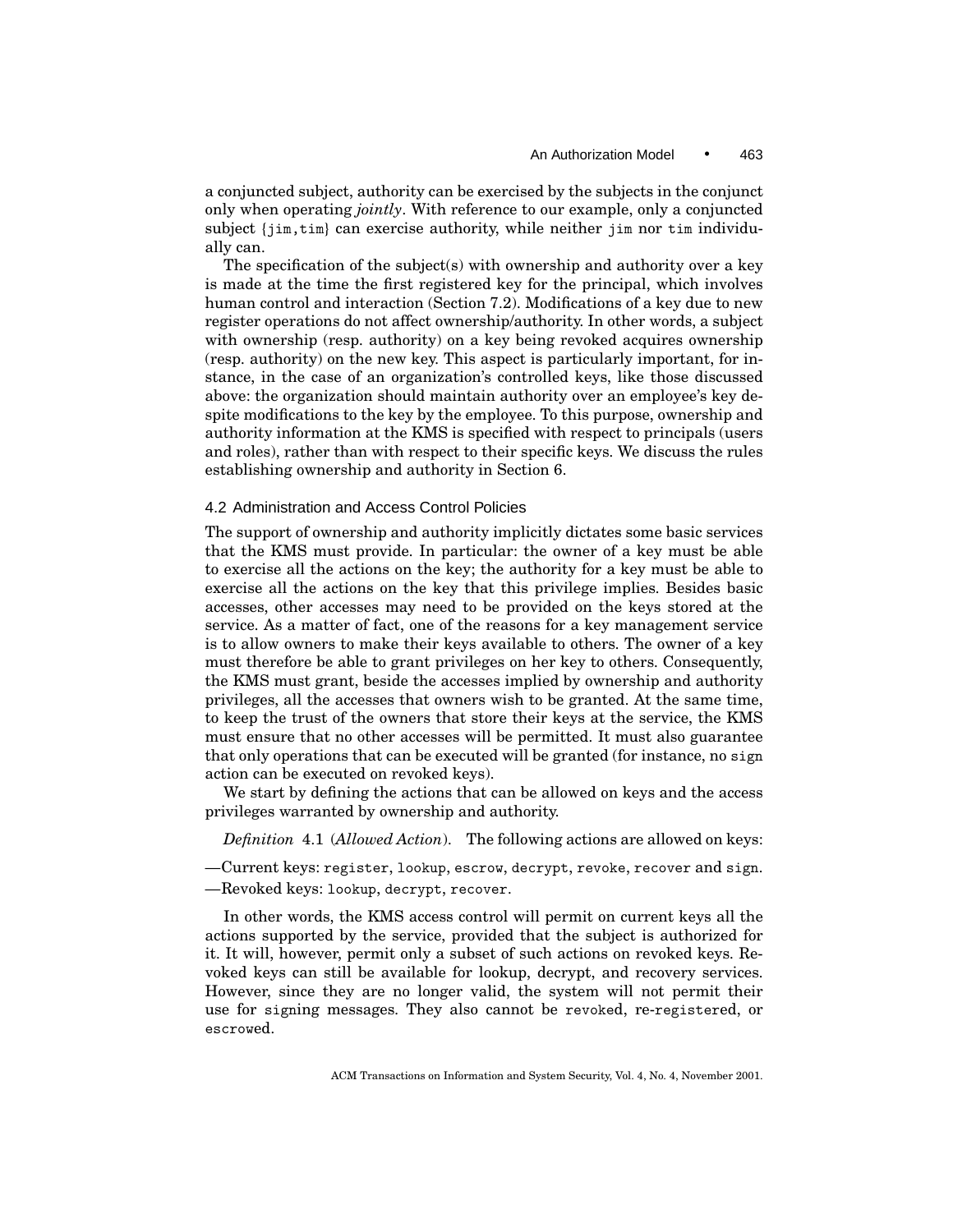*Definition* 4.2 (*Ownership/Authority Privileges*). The following privileges are warranted by ownership and authority.

**Ownership:** The owner of a key can

execute all the actions allowed on its key(s); grant the privilege of exercising any actions on its keys; revoke the privilege of exercising any actions on its keys.

**Authority:** The authority of a key can

execute the lookup, decrypt, and revoke actions when the key is current; execute the lookup and decrypt actions when the key is revoked.

Definition 4.2 simply makes explicit the concepts of ownership and authority discussed in Section 4.1.

The access control policy can then be stated as follows:

POLICY 1 (*Access Control Policy*)*.* A subject can execute an action on a key only if both of the following conditions hold:

- (1) the action is allowed (Definition 4.1);
- (2) the subject can exercise the action due to ownership, authority, or in virtue of an authorization granted by a key's owner (Definition 4.2).

All other accesses that do not satisfy the conditions above must be denied (closed-world assumption).

We have adopted the ownership policy for administration: only the owner(s) of a key can grant (and revoke) authorization to others to exercise actions on the key. We note that delegation policies could be considered by which the owner can grant, together with authorizations to execute an action, the ability to grant such privileges to others. The reason for not delegating administration in our model is twofold. First, for the specific objects (keys) and actions we consider, delegating administration does not seem to be needed: we imagine that the owner of the key wishes to retain control of those who can access and use the key. Second, as we will see shortly, our language allows specification of authorizations supporting variables and conditions, resulting in expressiveness and flexibility in specifications. However, coupling delegation management with expressiveness introduces complications. In particular, the revoke operation (not trivial in the case of chains of delegation [Samarati and De Capitani di Vimercati 2001]) would be complicated further, as revoking authorization to administer an access may correspond to the partial invalidation of an authorization granted through it, instead of a complete revocation. This requires the system to execute, at access control time, the cumbersome task of recursively determining if a chain of delegations for an authorization still holds.

In the next section we illustrate the authorizations through which owners can grant access on their keys to others. In Section 6 we illustrate how the authorizations so specified, together with ownership and authority data, are used in enforcing access control.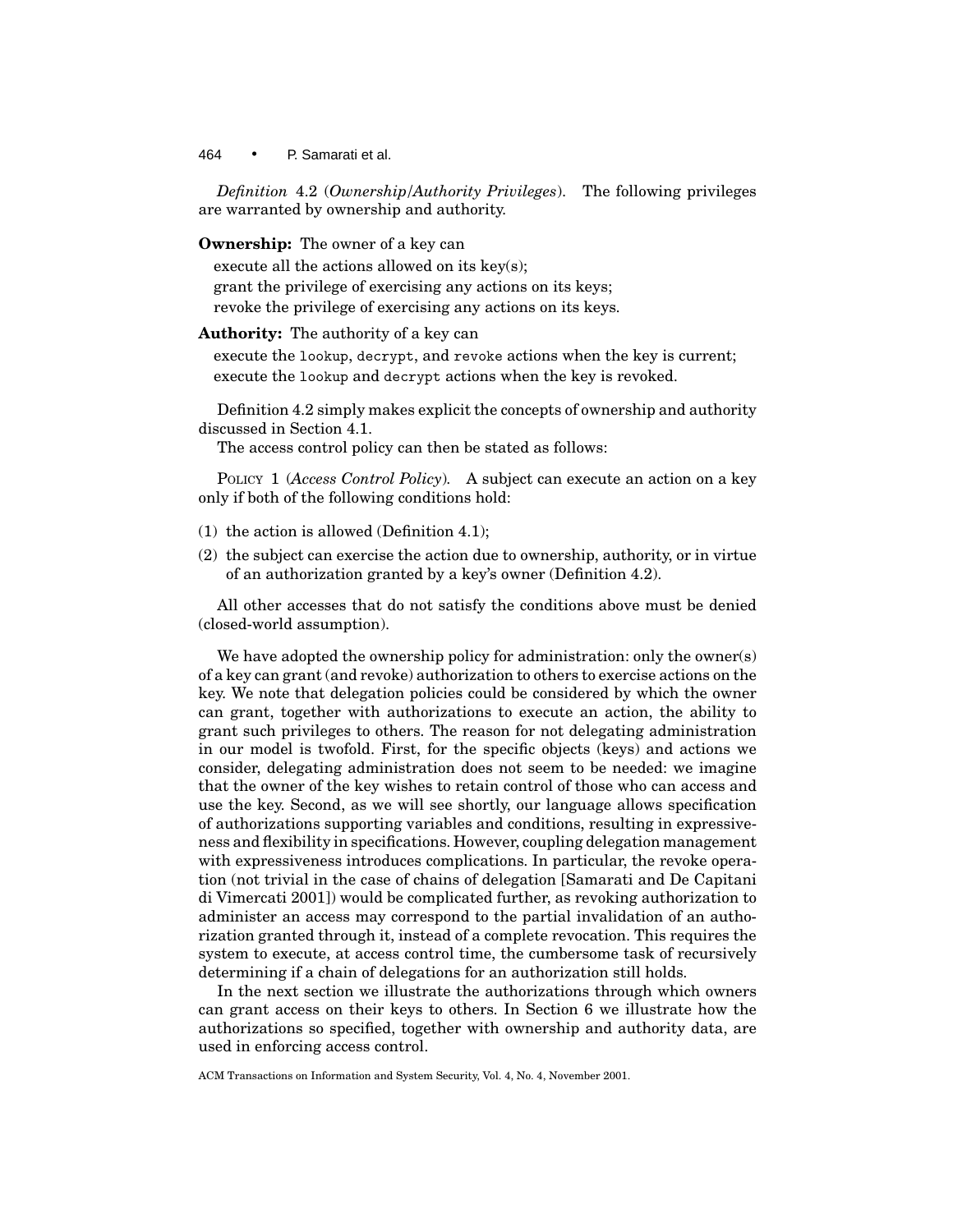## 5. THE AUTHORIZATION SPECIFICATION LANGUAGE

Any access control system requires the support of rules (authorizations) that specify the actions that subjects can exercise on objects (keys in our case). In our framework, traditional authorizations would then correspond to triples of the form  $\langle \text{subject}, \text{action}, \text{key} \rangle$ , whose semantics is that subject can execute action on object key, i.e., request  $\langle \text{subject,action,key} \rangle$  should be granted (Section 3.3). This framework, although used effectively in systems where subjects are not conjuncted and objects are information containers, in our context is limiting for two reasons. First, unlike object names, keys are subject to relatively frequent modifications. This introduces some complications. For instance, how should keys be referenced? Should the authorizations specified on a key still be valid when the key is modified? Second, composite and conjuncted subjects introduce several interesting issues about how authorizations should be interpreted. For instance, should the authorizations specified for a user be considered valid when the user is in some roles? Should the authorization specified for a subject be considered valid when the subject is conjuncted with other subjects?

Models that consider authorizations in the form of simple triples as above give a specific interpretation to the authorizations, which may limit expressiveness in some cases. This is true even for models semantically very rich, such as that of Abadi et al. [1993]. Our model provides a simple, yet flexible, language capable of representing the different answers that can be given to the questions above. In particular, the language allows the specification of authorizations referring to specific keys or to all keys satisfying some conditions, and/or to specific subjects or to all subjects satisfying some conditions. In the remainder of this section we discuss these issues in more detail and illustrate the authorizations supported by our model.

#### 5.1 Authorization Objects

Traditional access control systems are based on authorizations to exercise actions on specific objects. This paradigm, which works well in environments where objects are relatively static, may be limiting when objects are keys, which are, by contrast, subject to change. A natural way to overcome this limitation is to specify authorizations on a key with reference to the key's principal, rather than the key identifier. This way, changes to the key do not affect authorizations, which will be "propagated" to the new key. However, this approach may also be limiting in certain situations (where authorizations are intended to apply to a specific key, and should not be applied to new keys registered in its place). Our model supports both ways of referring to keys, thus allowing the specification of authorizations on keys with reference to either the key identifier (digest) or the principal of the key. Authorizations referred to a key digest hold only for that specific key and do not "propagate" to the new key when the key is modified. Authorizations specified with respect to the principal propagate instead to the new key upon reregister operations.

Regardless of whether authorizations on a key propagate or not to the new key, another issue to be addressed is whether the authorizations specified for a key should still hold when the key is revoked. As discussed in Section 2,

ACM Transactions on Information and System Security, Vol. 4, No. 4, November 2001.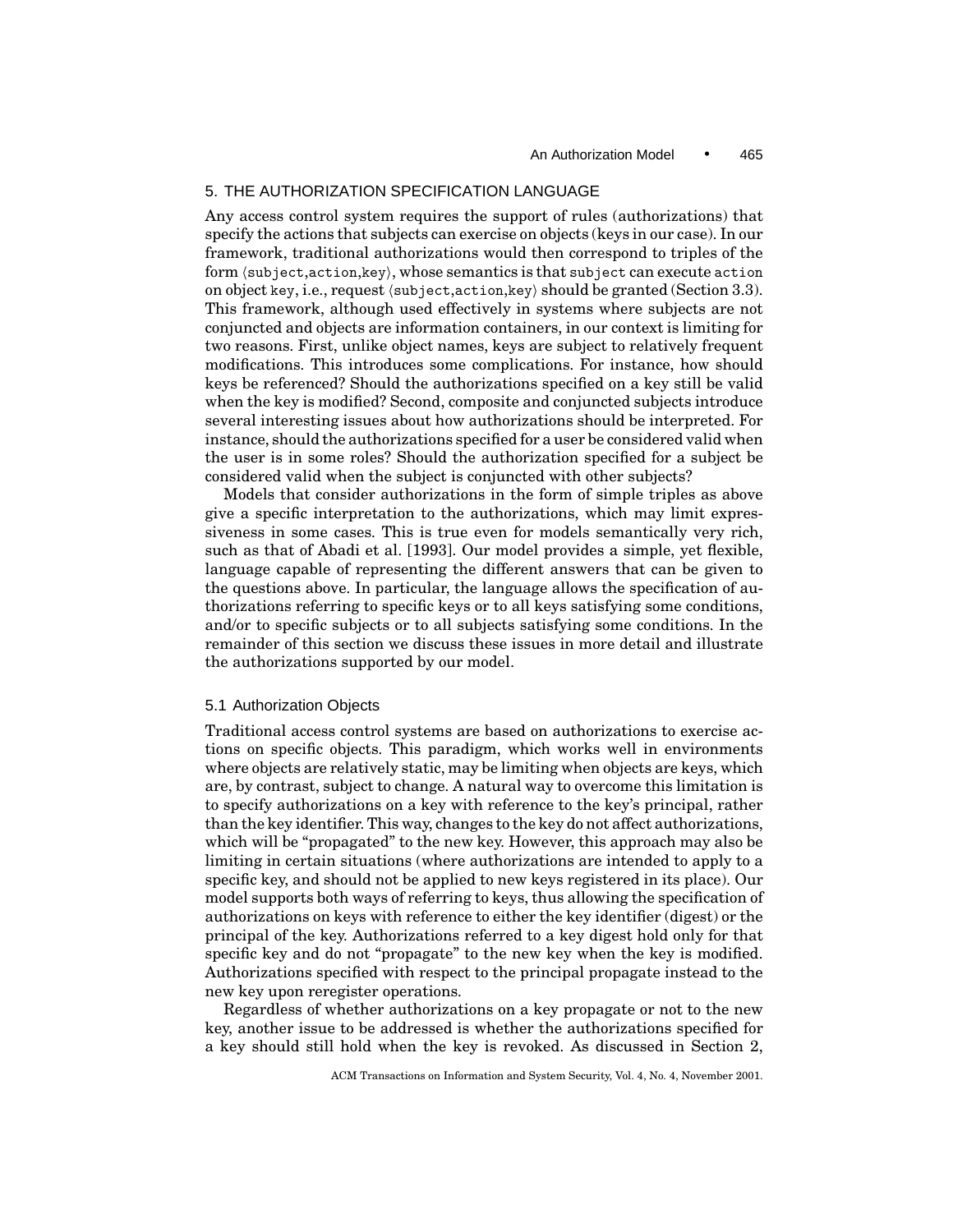revoked keys can remain available at the service for restricted use. Beside being available to their owners and authorities, revoked keys could also remain available to other subjects (who can then still be able to verify a principal's signature on an old message signed with a key that has been revoked). Again, no answer is good for all scenarios, and while in some cases authorizations on a key should continue to hold even after the key is revoked, in other cases they should be invalidated upon key revocation. Hence, our model gives the owner specifying an authorization on its key the ability to state whether the authorization should continue to hold once the key is revoked.

#### 5.2 Authorization Subjects

Authorization subjects are the entities for which authorizations to exercise actions on keys stored at the service are specified. Approaches proposed in the context of public key systems and certification authority management tend to identify authorization subjects with their keys, thus associating permissions with keys rather than user identifiers [Blaze et al. 1997; Ellison 2000]. This solution has two main drawbacks. First, granting privileges to keys does not allow the enforcement of expressive and flexible access control policies that take group membership and roles into consideration. Second, unlike user identifiers, keys are subject to modification, which results in the automatic invalidation of all the key's privileges and in the corresponding principal's inability to exercise them.

It should be clear from Section 3 that our model assumes the granting of authorizations to subjects with reference to the subjects' identifiers. This way, a subject's authorizations continue to hold despite changes to the keys with which the subject is authenticated (see Section 7.1). We note, however, that our language, allowing the specification of variables and conditions, is also able to support authorizations to exercise actions which are granted to "a specific key," or better, to the principal corresponding to that key.

Roles and conjuncted subjects introduce several questions regarding the interpretation of authorizations. Questions include the following:

- (1) Can authorizations explicitly refer to users in roles, or should they instead refer to either users or roles, where authorizations of a role are applicable to every user in that role? For instance, should authorizations be specified for acme-manager regardless of the user who assumes the role, or can they refer to a specific user in that role, like [alice,acme-manager]?
- (2) Should the authorizations specified for a user be considered valid when the user is in some roles? For instance, should an authorization specified for alice be valid for [alice,acme-manager] also?
- (3) Should the authorizations specified for a user in a role be considered valid for the user itself? For instance, should an authorization specified for [alice, acme-manager] be considered valid for alice also?
- (4) Should an authorization specified for a subject *s* be considered valid for conjuncted subjects containing *s* as a conjunct? For instance, should an authorization specified for bob be considered valid for {bob,alice}?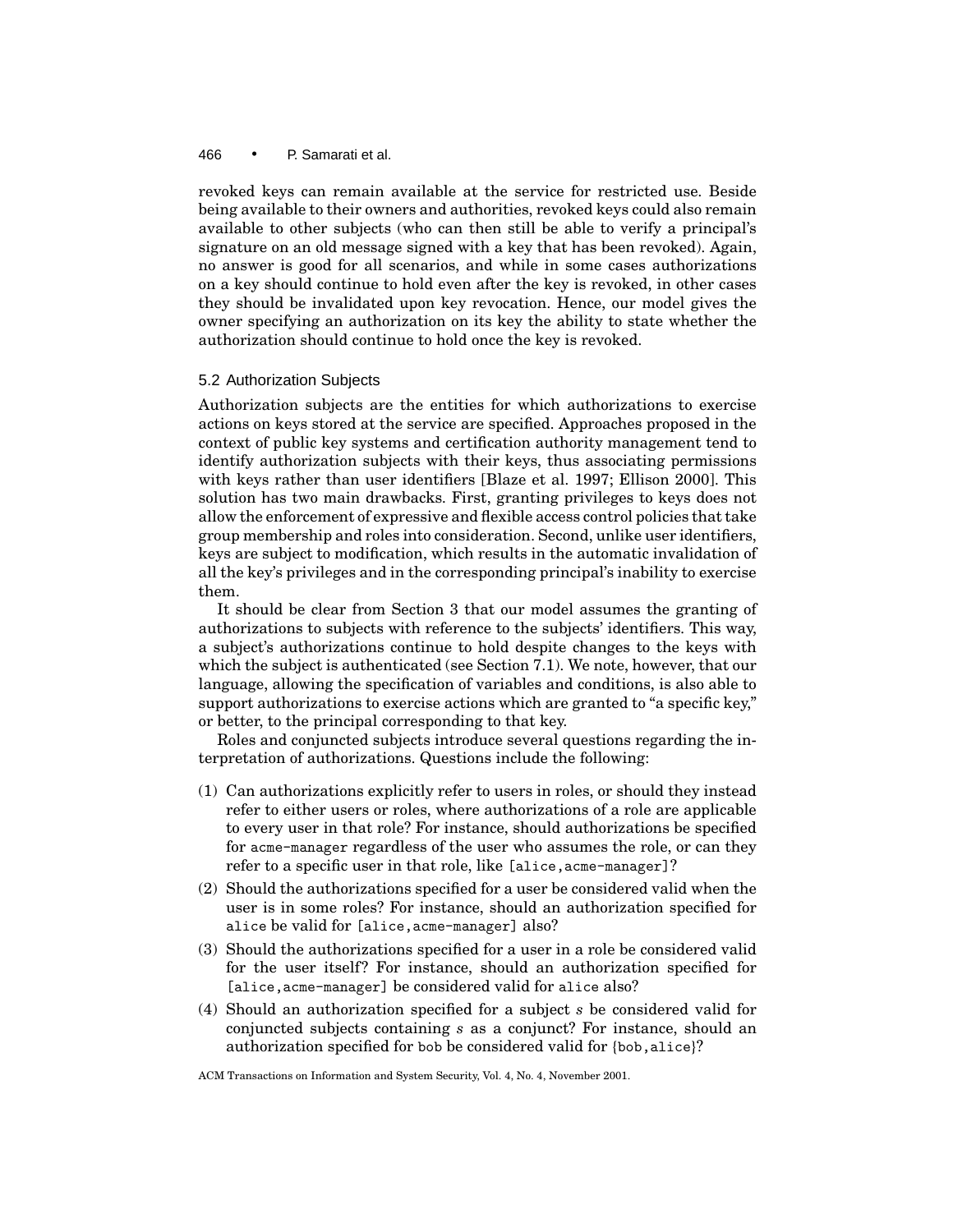Different scenarios can be imagined where various ways of answering the questions above could be supported. Therefore, instead of including specific policy decisions in the model itself, we allow subjects to express the approach they want to be applied through the authorization language.

## 5.3 Basic Elements of the Language

The authorization language is based on the following alphabet:

- (1) **Constant symbols:** Every member of U ∪ R ∪ G ∪ S ∪ K ∪ A. Where U is the set of users, R is the set of roles, G is the set of groups, K is the set of key identifiers (digests), A is the set of actions, and S is the set of all possible subjects that can be obtained from U and R.
- (2) **Variable symbols:** There are five sets of variable symbols  $V_u$ ,  $V_r$ ,  $V_g$ ,  $V_k$ ,  $V_s$ ranging over the sets U, R, G, K, and S, respectively. In future, the following terminology will be used. Variables in  $V_u$  and members of  $U$  are user terms. Variables in  $V_r$  and members of R are role terms.

Variables in  $V_g$  and members of G are group terms. Variables in  $V_k$  and values in K are key terms.

- (3) **Predicate symbols:** We assume the following predicate symbols:
	- (a) A binary predicate symbol memberof, whose first argument is a user term and whose second argument is a group term. It expresses the membership relationships between users and groups. Given a user *u* and a group *G*, if memberof(*u*, *G*) is true then it means that *u* is a member of group *G according to the membership information known at the KMS* (cf., Section 7).
	- (b) A binary predicate symbol principal, whose first argument is a key term and whose second argument is a principal term. It captures the relationship between principals and their keys (cf., Section 4.1).
	- (c) A unary predicate symbol current, whose argument is a key term. It tests whether a key is currently valid or has been revoked.
	- (d) A binary predicate subsequent, whose arguments are key terms (one of which must necessarily be ground). It captures the time relationship between keys registered for a principal.
	- (e) Three basic symbols =,  $\in$ ,  $\subseteq$ , expressing equality, inclusion, and set containment. By exploiting the representation of subjects as sets, we use these operations to test equality, inclusion, and containment between subjects.

Borrowing from the logic programming terminology, if *p* is one of the above predicate symbols with arity *n*, and  $t_1, \ldots, t_n$  are terms appropriate for *p* (as defined above), we refer to  $p(t_1, \ldots, t_n)$  as an *atom*. We use the expression *literal* to denote an atom or its negation. For instance, if *PT* is a principal term and *KT* is a key term, then principal(*KT*, *PT*) and ¬principal(*KT*, *PT*) are *literals*. We call a literal containing predicate *pred* a *pred*-literal, e.g., principal-literal. The literal is said to be negative or positive according to whether or not the predicate appears negated. We refer to constants as *ground* terms. A subject/literal is said to be *ground* if it contains only ground terms.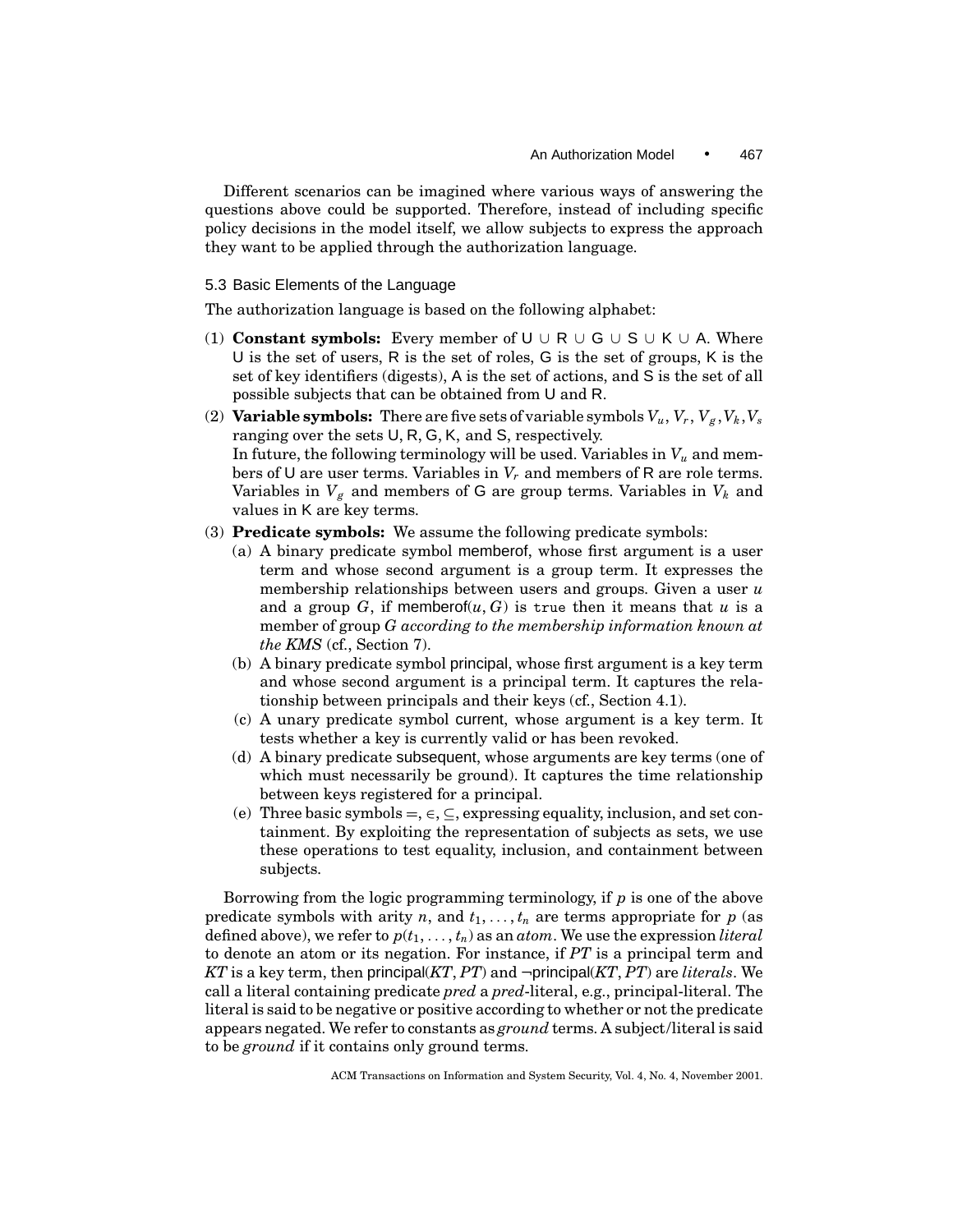Note that since subjects can be composed of different elements, the case can be where both constants and variables are used to denote a subject. Therefore, subject terms can include, at the same time, both values and variables.

*Example* 5.1. Let  $U = \{ \text{alice, bob} \}$  be the set of users and  $R = \{ \text{acme-manager}, \}$ acme-administrator} be the set of roles. Some examples of nonground subject terms are as follows.

|                                                                | $(\text{any subject});$                |
|----------------------------------------------------------------|----------------------------------------|
| $\{[\text{alice}, r]\}$                                        | (user alice in any role);              |
| $\{[s, \text{acme-administrator}]\}$                           | (any user in role acme-administrator); |
| $\{ [s, r] \}$                                                 | (any user in any role);                |
| $\{[\text{alice}, \epsilon], [s, \text{acme-administrator}]\}$ | (a conjunct composed of user alice and |
|                                                                | any user in role acme-administrator).  |

*Definition* 5.1 (*Satisfaction of predicates*). Satisfaction of ground predicates is as follows:

- —memberof(*u*, *g*) is satisfied for  $u \in U$  and  $g \in G$  iff user *u* is a member of group *g* (w.r.t. the membership information known at the KMS);
- —principal( $p, k$ ) is satisfied for  $p \in U \cup R$  and  $k \in K$  iff key  $k$  was registered for  $p$ ;
- —current(*k*) is satisfied for  $k \in K$  if  $k$  has been registered and is not revoked.
- —subsequent( $k, k'$ ) is satisfied for  $k, k' \in K$  iff key  $k$  and  $k'$  were registered for the same principal and either  $k = k'$  or  $k$  was registered after  $k'$ .
- $-A$  literal  $\neg L$  is satisfied iff *L* is not satisfied.

A nonground literal *L* is satisfied iff there exists a ground instance of *L*, i.e., an instance obtained by substituting values in place of variables, which is satisfied.

The predicates above can be used to grant authorizations to all keys and/or all subjects that satisfy given conditions. Conditions on keys or subjects are specified through conditional expressions, defined as follows.

*Definition* 5.2 (*Key conditional expression*). A key conditional expression over a key term  $k$  is a (possibly negated) literal of the form principal( $p, k$ ), current(k), subsequent(k, k'), subsequent(k', k), or a conjunction of such (possibly negated) literals.

*Definition* 5.3 (*Subject conditional expression*). A subject conditional expression is a conjunction of (possibly negated) literals of the form memberof, principal, current, subsequent,  $=$ ,  $\in$ ,  $\subseteq$ .

*Definition* 5.4 (*Satisfaction of conditional expressions*). A key/subject conditional expression *E* that contains only ground literals is satisfied iff all the literals in *E* are satisfied. A key/subject conditional expression *E* whose literals contain some variables is satisfied iff there exists a possible instantiation of the variables, that is, a substitution  $\Theta$  of values to variables in  $E$  such that the resulting expression  $E\Theta$  is satisfied.

We refer to the pair composed by a key (resp. subject) term and a key (resp. subject) conditional expression as a key (resp. subject) expression.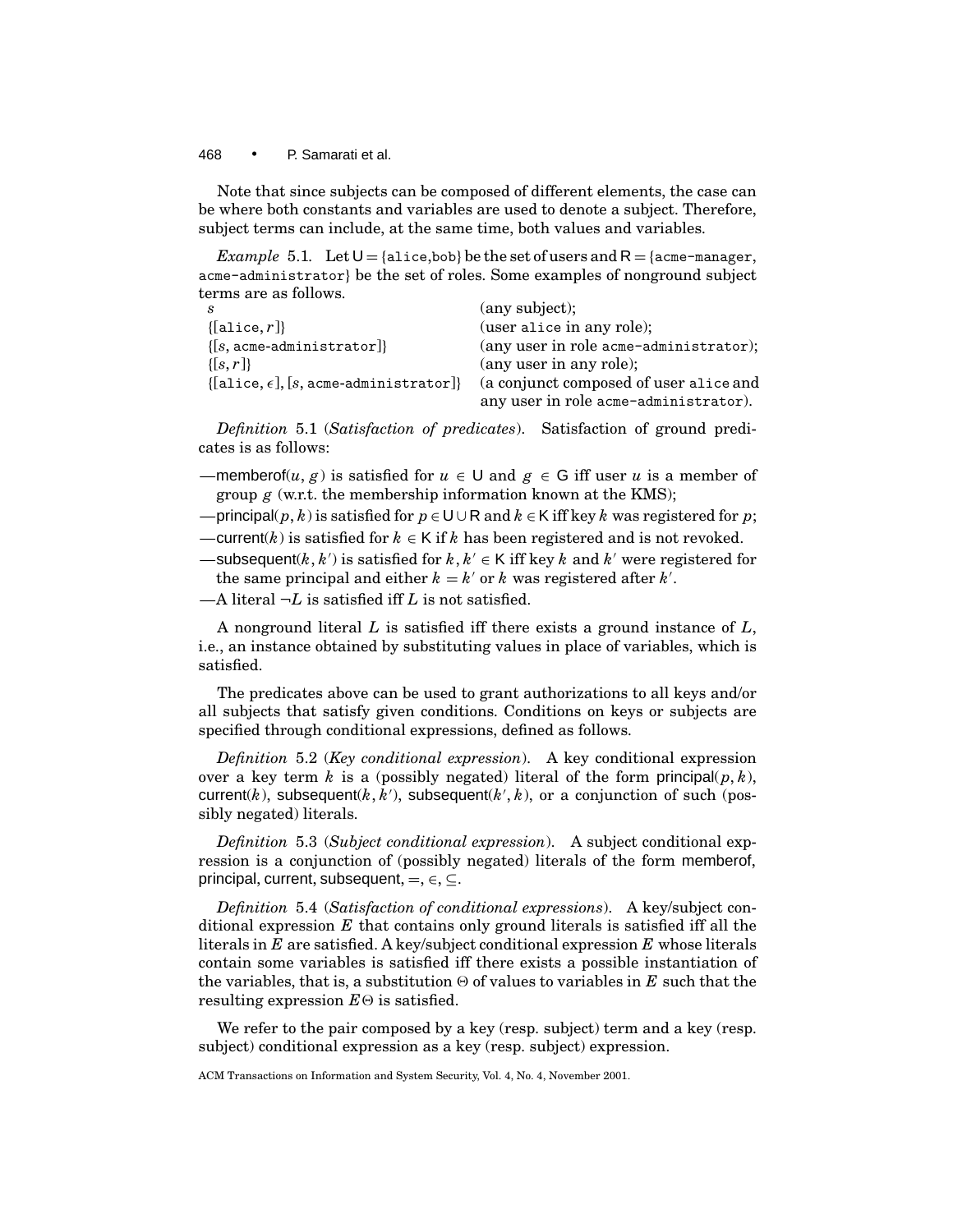*Example* 5.2. Some examples of key/subject expressions follow:

- —**Key term:** *k*. **Expression:** principal(bob, *k*). Satisfied by all keys *k* that have bob as principal (of which one will be the current valid key, while the others will be past revoked keys).
- —**Key term :** *k*. **Expression:** principal(bob, *k*) & subsequent(*k*, 0xA40B96C7). Satisfied by all keys *k* that have bob as principal and have been registered for bob after key 0xA40B96C7 (key 0xA40B96C7 included).
- —**Key term:** 0xA40B96C7. **Expression:** current(0xA40B96C7). Satisfied by key 0xA40B96C7 when not revoked.
- —**Subject term:** {[alice, *r*]}. **Espression:** true. Satisfied by user alice in any role.
- $\infty$  **Subject term:** {[u, manager], [u', manager]}. **Expression:**  $u \neq u'$ . Satisfied by any subject that is a conjunct of two distinct users in role manager.
- $-$  **Subject term:**  $\{[\mu, \epsilon]\}$ . **Expression:** principal $(\mu, 0 \times A40B96C7)$  & current(0xA40-B96C7).

Satisfied by the user who is the principal of valid (i.e., unrevoked) key 0xA40B96C7.

 $\mathbf{S} = \mathbf{S}$  **Subject term:** *s*. **Expression:**  $\{[u, \epsilon]\} \subseteq s$  & memberof(*u*, acme-employee) & memberof(*u*, US-citizens).

Satisfied by subjects that are either (1) a user member of groups acmeemployee and US-citizens or (2) a conjunct containing such a user.

Having given the basic elements and constructs of the language, we are now ready to introduce authorizations.

## 5.4 Authorizations

The basic elements introduced in the previous section allow a key's owners to specify authorizations. Authorizations, which can be specified and revoked through a simple language like the one in Figure  $1<sup>3</sup>$  are defined as follows:

*Definition* 5.5 (*Authorization*). An authorization is a 6-tuple composed of the following elements:

**subject:** is a subject term;

**action:** is an action in A;

**key:** is a key term;

- **k-cond:** is either the value true or a key conditional expression over the key term;
- **s-cond:** is either the value true or a subject conditional expression;

**grantor:** is the *ground* subject that specified the authorization where k-cond and s-cond have no variables in common.

 ${}^{3}$ In the syntax, key-term, user-term, and role-term are key, user, and role terms, as discussed above; subj-entity is either a user, a role, or a group term; and variable is any variable.

ACM Transactions on Information and System Security, Vol. 4, No. 4, November 2001.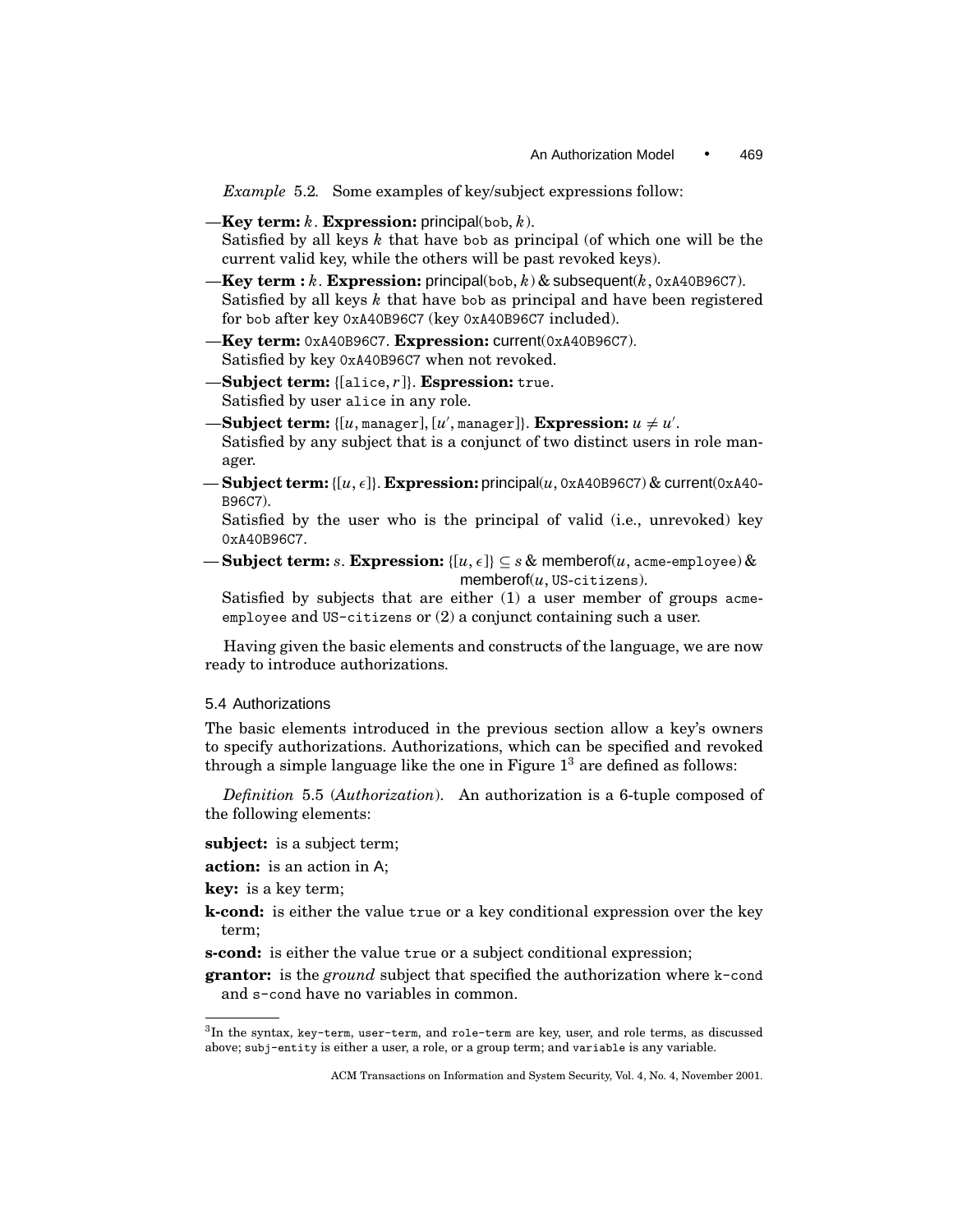| command                              | $ ::= \langle \texttt{grant} \rangle \mid \langle \texttt{revoke} \rangle$                                                                                                                              |
|--------------------------------------|---------------------------------------------------------------------------------------------------------------------------------------------------------------------------------------------------------|
| $\langle \text{grant} \rangle$       | $ ::=$ GRANT $\langle$ action $\rangle$ ON $\langle$ key-term $\rangle$ TO $\langle$ subj-term $\rangle$                                                                                                |
|                                      | [WHERE [KEY IS $\langle$ k-cond $\rangle$ ] [SUBJECT IS $\langle$ s-cond $\rangle$ ]]                                                                                                                   |
| $\langle$ revoke $\rangle$           | $ ::=$ REVOKE (authorization-id)                                                                                                                                                                        |
| $\langle$ action $\rangle$           | $\therefore$ = register   lookup   revoke   escrow   decrypt   recover   sign                                                                                                                           |
| $\langle \texttt{subj-term} \rangle$ | $ ::= \langle \text{variable} \rangle   ' \{``[''\text{user-term}\rangle, \langle \text{role-term}\rangle']'  .' \langle \text{user-term}\rangle, \langle \text{role-term}\rangle'   \}$                |
| $\langle k$ -cond $\rangle$          | $ ::= [not] \langle key-pred \rangle   \langle \&'[not] \langle key-pred \rangle  ^*$                                                                                                                   |
| $\langle$ s-cond $\rangle$           | $ ::= [not] \langle subj-pred \rangle   \langle \&'   not] \langle subj-pred \rangle  ^*$                                                                                                               |
| $\langle$ key-pred $\rangle$         | $ ::=$ current( $\langle \text{key-term} \rangle$ )   subsequent( $\langle \text{key-term} \rangle$ , $\langle \text{key-term} \rangle$ )                                                               |
|                                      | $principal(\{principal-term\}, \{key-term\})   \langle key-term \rangle = \langle key-term \rangle$                                                                                                     |
| $\langle \texttt{subj-pred} \rangle$ | $\mathcal{C}:=\langle \mathtt{key-pred}\rangle \mid \mathrm{member of}(\langle \mathtt{user-term}\rangle, \langle \mathtt{group-term}\rangle) \mid \langle \mathtt{subj-term}\rangle \subseteq \rangle$ |
|                                      | 〈subj-term〉  〈subj-term〉'⊆' 〈subj-term〉  〈subj-entity〉'='                                                                                                                                               |
|                                      | $\langle \textsf{subj-entity}\rangle \mid \langle \textsf{subj-entity}\rangle \,\, \lq \in' \, \langle \{\textsf{subj-entity}, [\textsf{subj-entity}]^+ \} \rangle$                                     |
|                                      | $\langle \text{subj-entity} \rangle ::= \langle \text{user-term} \rangle \mid \langle \text{role-term} \rangle \mid \langle \text{group-term} \rangle$                                                  |

Fig. 1. The authorization specification language.

The semantics of an authorization of the form above is that subject can exercise action on key, provided that key satisfies conditional expression k-cond and subject satisfies conditional expression s-cond. Note that, as discussed in Section 3.3, the semantics of register authorizations referred to a key is that the subject can register a new key in place of key (i.e., the subject can modify the key). Therefore, register authorizations will generally have a variable for the key, that is, they will refer to the key of a principal instead of a specific key.

The grantor field reports the subject who specified the authorization and is always *ground*, that is, no variables appear in it. This aspect is important for accountability, as well as to restrict the applicability of authorizations to keys on which the grantor has ownership privileges. Given the possibility for subjects to specify authorizations with variables in place of keys, this constraint cannot be enforced when authorizations are specified, but must be enforced at access control time. Intuitively, from the point of view of the semantics of authorizations, this constraint can be enforced easily by adding predicate owner(grantor, key) to the key condition  $k$ -cond, restricting the keys to which the authorization applies. For the time being, we focus on the authorizations specified and ignore the issue of restricting their applicability according to the subjects who specified them. We discuss the latter issue in the next section.

The semantics of authorizations is better clarified with reference to the requests they authorize, as stated by the following definition.

 $Definition 5.6 (Authorized Request). A request (subject', action', key') is$ authorized by an authorization  $\langle \text{subject}, \text{action}, \text{key}, \text{k-cond}, \text{s-cond}, \text{grantor} \rangle$ iff action' and action are the same action, and

- —there exists a substitution  $\Theta_k$  of ground terms for variables such that  $key\Theta_k$ =key' and k-cond $\Theta_k$  is satisfied; and
- —there exists a substitution  $\Theta_s$  for variables in *s* such that subject  $\Theta_s$ =subject' and  $s$ -cond $\Theta_s$  is satisfied.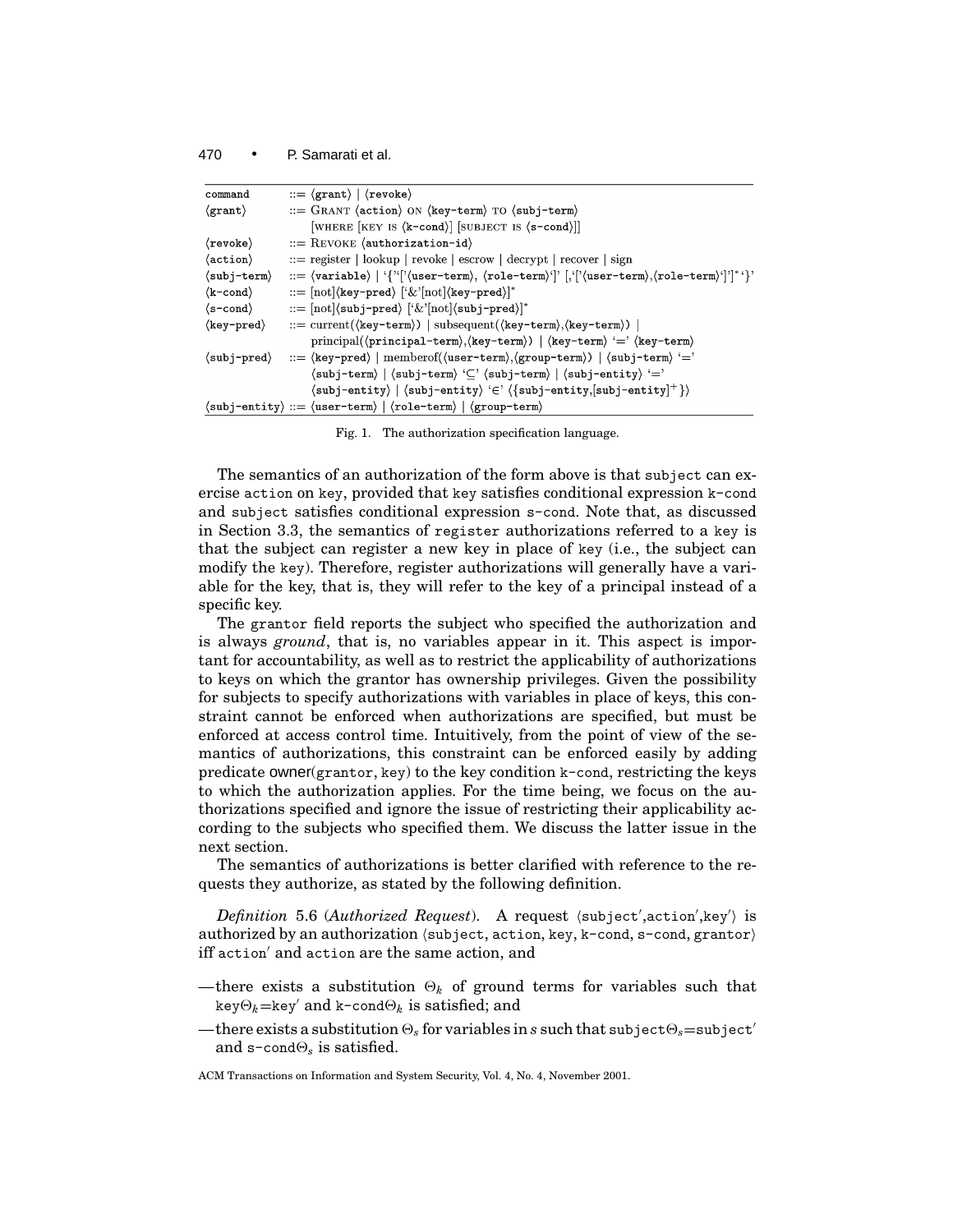## An Authorization Model • 471

|       | Subject                                           | Action  | Key        | K-cond                        | S-cond                              | Grantor                                                     |
|-------|---------------------------------------------------|---------|------------|-------------------------------|-------------------------------------|-------------------------------------------------------------|
| A1    | $[$ [tim, $\epsilon$ ]}                           | decrypt | 0xA40B96C7 | true                          | true                                | $\{[\text{bob}, \epsilon]\}$                                |
| A2    | $\{[\text{tim}, \epsilon]\}$                      | decrypt | 0x440B96C7 | current(0xA40B96C7)           | true                                | $\{[\text{bob}, \epsilon]\}$                                |
| A3    | <b>S</b>                                          | lookup  | ĸ          | principal $(k, \text{bob})$ & | true                                | $\{[\texttt{bob}, \epsilon]\}$                              |
|       |                                                   |         |            | current(k)                    |                                     |                                                             |
| A4    | $\{ u,\epsilon \}$                                | lookup  | k          | principal(k,bob)              | $memberof(u, \texttt{acme-people})$ | $\{[\text{bob}, \epsilon]\}$                                |
| A 5 I | $\{ [u, \epsilon] \}$                             | decrypt | k          | principal $(k, \text{bob})$ & | $memberof(u, \text{acme-people})$   | $\{[\text{bob}, \epsilon]\}$                                |
|       |                                                   |         |            | subsequent( $k$ , 0xA40B96C7) |                                     |                                                             |
| A6    | $\{ [u, \text{manager}], [u', \text{manager}] \}$ | sign    | 0xA40B96D9 | true                          | $u \neq u'$                         | $\{[\text{bob}\_ \text{as}\_ \text{directory}, \epsilon]\}$ |
| A7    | $\{[u, \text{manager}], [u', \text{manager}]\}$   | sign    | k          | $principal(k, b_0b_0as_0)$    | $u \neq u'$ &                       | $\{[\text{bob\_as\_directory}, \epsilon]\}$                 |
|       |                                                   |         |            |                               | $memberof(u, bob-friends)$          |                                                             |
| A8 I  | $\{ [u, \epsilon] \}$                             | sign    | k          | principal(k, bob)             | principal(0xA40B96D9, u)<br>-&      | $\{ bob,\epsilon \}$                                        |
|       |                                                   |         |            |                               | current (0xA40B96D9)                |                                                             |

Fig. 2. Some examples of authorizations.

Figure 2 illustrates some examples of authorizations that can be expressed in our model. The semantics of the authorizations is as follows:

- (**A1**) User tim can exercise action decrypt using key 0xA40B96C7. If a new key is registered for the principal associated with 0xA40B96C7, tim will not be able to exercise the action on the new key; tim will however be able to decrypt with key 0xA40B96C7 even after the key has been revoked.
- (**A2**) Same as **A1**, but tim will not be able to decrypt with key 0xA40B96C7 after the key has been revoked.
- (**A3**) Any subject can lookup the *current* key registered for principal bob, whatever this key is. When the key changes, the authorization will be applicable to the new key just registered. It will no longer apply to the key that has been revoked.
- (**A4**) Users who are members of group acme-people can lookup the key registered for principal bob. The authorizations also apply to expired keys (allowing subjects to lookup past keys).
- (**A5**) Members of group acme-people can decrypt with the key whose principal is bob. It applies to the current as well as past keys (so that if the key is revoked, subjects can still exercise their privileges on it). The condition requiring the key to be subsequent to 0xA40B96C7 (which we assume to be the key of bob at the time the authorization is specified) avoids a retroactive effect of the authorization: the authorization does not hold on keys that have been registered for the principal prior to the registration of 0xA40B96C7, and therefore the granting of the authorization.
- (**A6**) Any two distinct users operating in the manager role can sign with key 0xA40B96C7. Note that even if not specified in the authorizations, the authorized operation will be allowed only when the key is current, since action sign cannot be executed on revoked keys.
- (**A7**) Any two distinct users operating in the manager role, at least one of which is a member of group bob-friends, can sign with the key whose principal is bob as director.
- (**A8**) The user principal of key 0xA40B96C7, when this key is valid, can sign messages with the key of bob.

Note the difference between authorizations with key element ground (e.g., authorization A1 above) and authorizations with key element variable (e.g., authorization A3 above). Authorizations with key element ground refer to a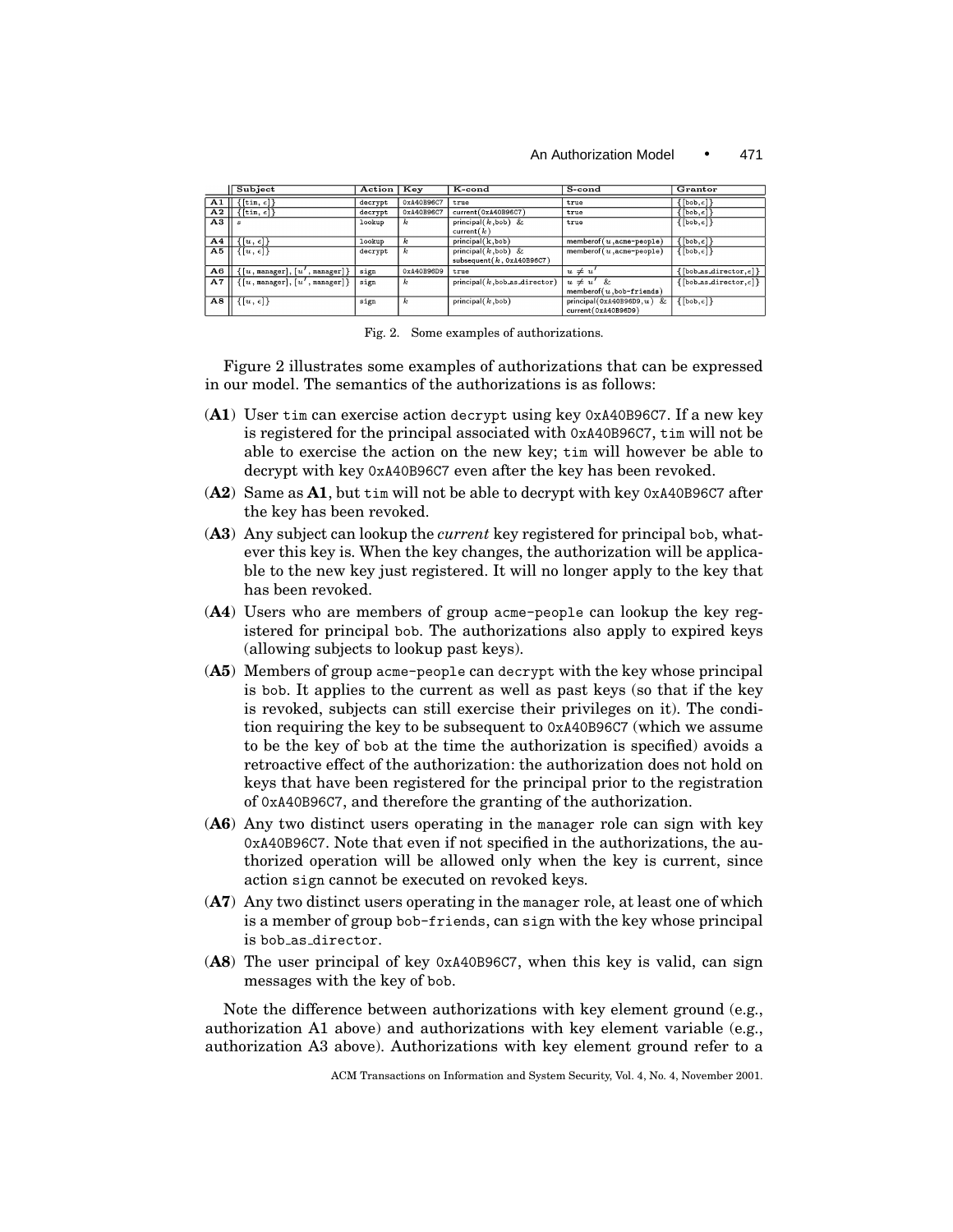*specific* key, which is registered for a principal at a specific time. Authorizations with key element variable refer to the key of a principal (specified in the conditional expression), regardless of the specific value of the key. As already discussed, the use of variables allows the expression of authorizations on a key, or more precisely on the key of a principal that will continue to hold even if the key changes (because the principal has reregistered). For both cases, whether the authorizations should continue to hold on the revoked key depends on whether the key is required by the key expression to be current (e.g., authorization A1 vs authorization A2 above).

Note also how the inclusion of predicates over keys in the subject conditional expression allows the granting of authorizations to keys, in contrast to principals (e.g., authorization A8 above), thus subsuming approaches applying such an assumption (e.g., Blaze et al. [1997]; Ellison [2000]).

## 6. REPRESENTATION OF AUTHORIZATIONS AND ACCESS CONTROL

In this section we illustrate how the access control policies discussed in Section 4 and the authorizations in Section 5 can be expressed and enforced at the KMS through a simple, yet expressive, logic language. The logic language captures ownership and authority definitions (stated directly at the service), authorizations stated by the keys' owners, which must be obeyed at the service, and consequent enforcement of the access control and administration policies.

The logic language is based on the variables and predicates of the authorization language, whose satisfactions have been discussed already (Definition 5.1), plus the following predicates.

- (1) A binary predicate allowed, whose first argument is an action term and whose second argument is a key term. It states the actions that can be executed on the key.
- (2) A binary predicate owner, whose first argument is a subject term and whose second argument is a key term. It states the ownership of a key.
- (3) A binary predicate authority, whose first argument is a subject term and whose second argument is a key term. It states the authority for a key.
- (4) A ternary predicate authorize, whose first argument is a subject term, whose second argument is an action, and whose third argument is a key identifier. Intuitively, authorize predicates represent accesses that must be granted due to authority/ownership privileges or to specified authorizations.

Satisfaction of the allowed predicate is established by Definition 4.1; that is, allowed( $a, k$ ) evaluates true if  $a$  is an action allowed on  $k$  at the time the *predicate is evaluated*. According to Definition 4.1, the predicate evaluates true on every action when key *k* is current; it evaluates true on the subset of actions allowed on expired keys when key *k* is not current.

Satisfaction of the other three predicates is established through three different kinds of rules: *ownership* and *authority* rules, establishing ownership and authority relationships between subjects and keys, and *authorization* rules, representing authorizations and establishing accesses to be granted as a consequence of the authorizations, as well as of the ownership/authority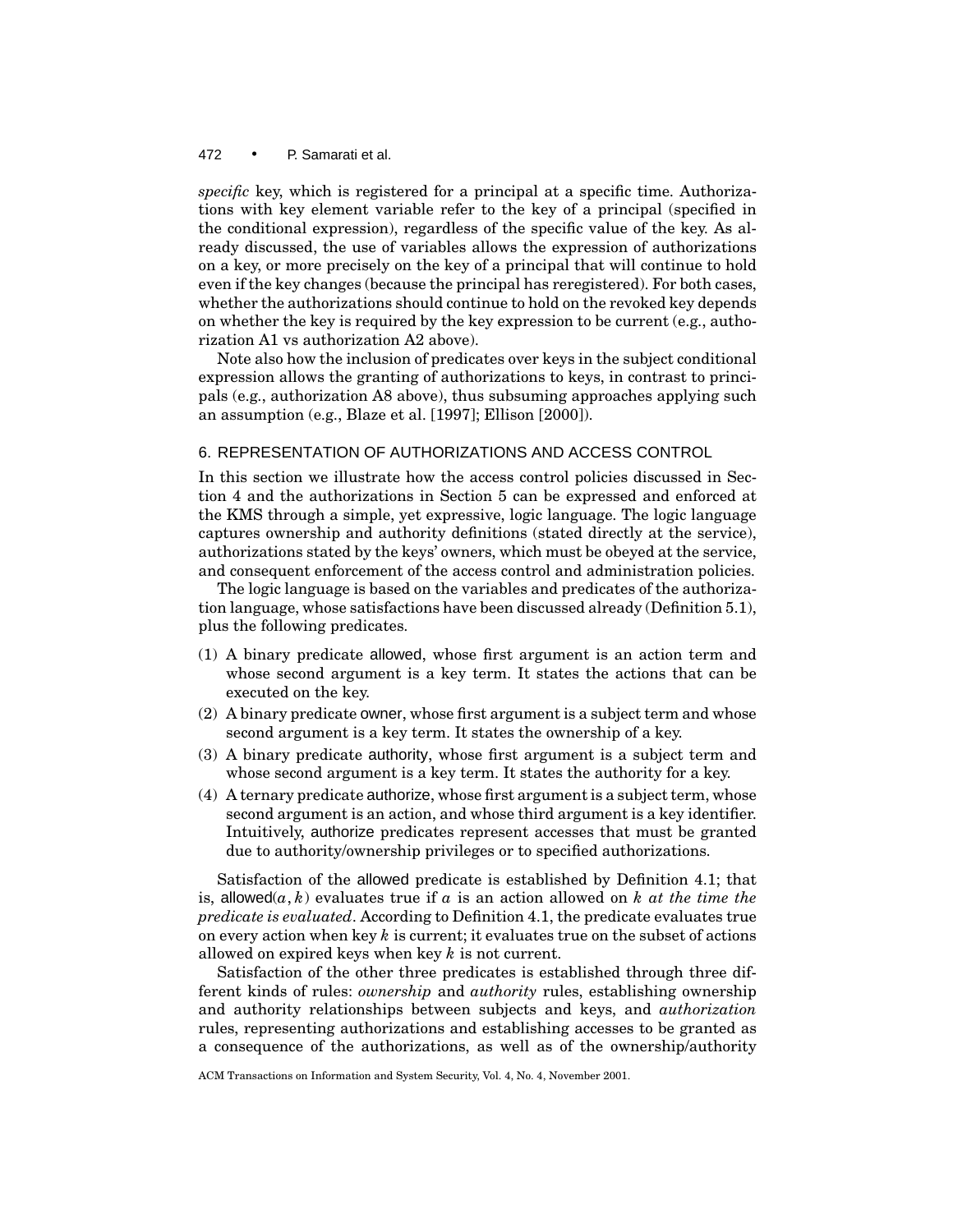```
Ownership and authority establishment
  For each principal princ, registering for the first time at the service. For each subject
  s_i and for each subject s_i to have ownership and authority over the key registered for
  princ (see Definitions 6.1 and 6.2):
  owner(s_i, k) \leftarrow principal(princ, k) & L_1 & ... & L_n.
  authority(s_j, k) \leftarrow principal(princ, k) & L_1 & ... & L_n.
-Ownership enforcement
  authorize(s, a, k) \leftarrow owner(s, k) & allowed(a, k).
-Authority enforcement
  \text{authorize}(s, a, k) \leftarrow \text{authority}(k, s), a \in \{\text{lookup}, \text{decrypt}, \text{revoked}\} & allowed(a, k).
-Authorization enforcement
  For each authorization (subject, action, key, k-cond, s-cond, grantor),
  the following authorization rule inserted in P_{AS}:
  authorize(subject,action, key) \leftarrow k-cond & s-cond & allowed(action, key) & owner (grantor, key).
```
Fig. 3. Rules establishing ownership/authority and enforcing access control at the service.

relationships defined. The definition of these rules at the service is as summarized in Figure 3 and discussed in the remainder of this section.

*Definition* 6.1 (*Ownership Rule*). An *ownership rule* is a rule of the form:

 $\text{owner}(s, k) \leftarrow \text{principal}(p, k) \& L_1 \& \cdots \& L_n$ 

where *s* is a subject term, *p* is a *ground* principal term, *k* is a variable term, and  $L_1, \ldots, L_n$  are literals of the language.

*Definition* 6.2 (*Authority Rule*). An authority rule is a rule of the form:

authority( $s, k$ )  $\leftarrow$  principal( $p, k$ ) &  $L_1$  &  $\cdots$  &  $L_n$ 

where *s* is a subject term, *p* is a *ground* principal term, *k* is a variable term, and  $L_1, \ldots, L_n$  are literals of the language.

In general, we can expect ownership and authority rules to have a ground subject on the left-hand side and only the principal-literal on the right-hand side, giving, for example, each user the ownership/authority on the key registered for her or him. However, richer forms of specification can be possible, as for instance, when establishing authority for keys associated with roles.

*Example* 6.1. The following are examples of ownership and authority rules.

**(R1)** owner({[bob,  $\epsilon$ ]},  $k$ )  $\leftarrow$  principal(bob,  $k$ ).

- **(R2)** authority({[bob,  $\epsilon$ ]},  $k$ )  $\leftarrow$  principal(bob,  $k$ ).
- **(R3)** owner({[bob-at-work,  $\epsilon$ ]},  $k$ )  $\leftarrow$  principal(bob-at-work,  $k$ ).
- **(R4)** authority( $\{[\text{acme}, \epsilon]\}, k$ )  $\leftarrow$  principal(bob-at-work, k).
- $\bf (R5)$  owner({[u, acme-manager], [u', acme-manager]},  $k$ )  $\leftarrow$  principal(acme-manager,  $k$ ,  $u \neq u'$ .
- **(R6)** authority({[acme-headoffice,  $\epsilon$ ]},  $k$ )  $\leftarrow$  principal(acme-manager,  $k$ ).
- **(R7)** authority({[acme-admin,  $\epsilon$ ]},  $k$ )  $\leftarrow$  principal(acme-manager,  $k$ ).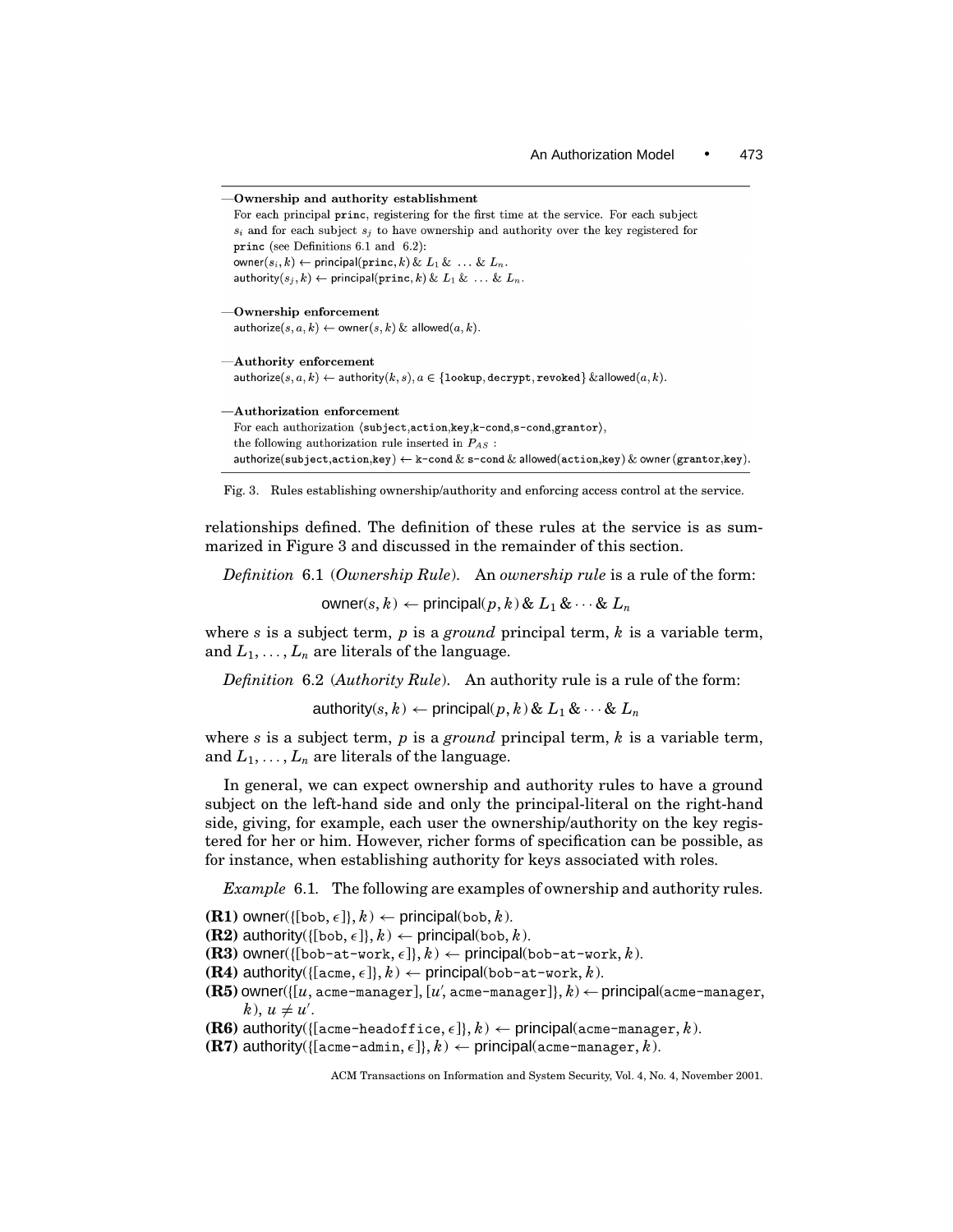According to these rules:

- —bob has ownership and authority on the key where he is principal (rules **R1** and **R2**).
- —bob-at-work is the owner of the key of where he is principal, but acme has authority over this key (rules **R3** and **R4**).
- —Any two distinct users in role acme-manager can exercise ownership privileges on keys register for acme-manager (rule **R5**). Both acme-headoffice and acme-admin have authority (shared authority) over such keys (rules **R6** and **R7**).

Ownership and authority rules for a principal (keys associated with it) are defined at the service at the time of the principal first-time registration (Section 7.2). In no way can they be specified, modified, deleted, or disobeyed by subjects using the service. For each principal registered at the service, at least one ownership and one authority rule must be present. Multiple rules establishing ownership (resp. authority) on a given key correspond to shared ownership ( resp. authority).

*Definition* 6.3 (*Authorization Rule*). An authorization rule is a rule of the form:

$$
\text{authorize}(s, a, k) \leftarrow L_1 \& \cdots \& L_n.
$$

where  $s, a, k$  are a subject term, an action term, and a key term, respectively, and  $L_1, \ldots, L_n$  are literals.

Authorization rules determine the accesses that the system must grant or deny according to the Access Control Policy (Policy 1). Two different kinds of rules can be distinguished: those enforcing authority/ownership privileges and those enforcing authorization rules. Rules of the first kind simply derive the accesses to be warranted in virtue of the ownership/authority privileges. One rule for ownership and one rule for authority are specified at the KMS; they apply to every subject and key stored at the system (Figure 3). Rules of the second kind are derived from authorizations stated by the subjects. One rule is inserted for each authorization specified. The rule is simply a translation of the authorization in logic form with an allowed and an owner predicate added to the body, which enforce the restrictions demanded by the access control policy. The owner predicate restricts the applicability of the authorizations to keys that the grantor owns. The allowed predicate ensures that only actions allowed by the service will be granted. As an example, Figure 4 illustrates the translation into authorize rules of the authorizations specified in Figure 2.

Given the ownership, authority, and authorization rules specified, the access control policy can be easily expressed in terms of evaluation of the corresponding logic program (Figure 3), as follows:

ALGORITHM 6.1 (*Access Control Algorithm*). Let *PAS* be the logic program defined at the service according to the ownership/authority statements established at registration and the authorizations granted by subjects. Let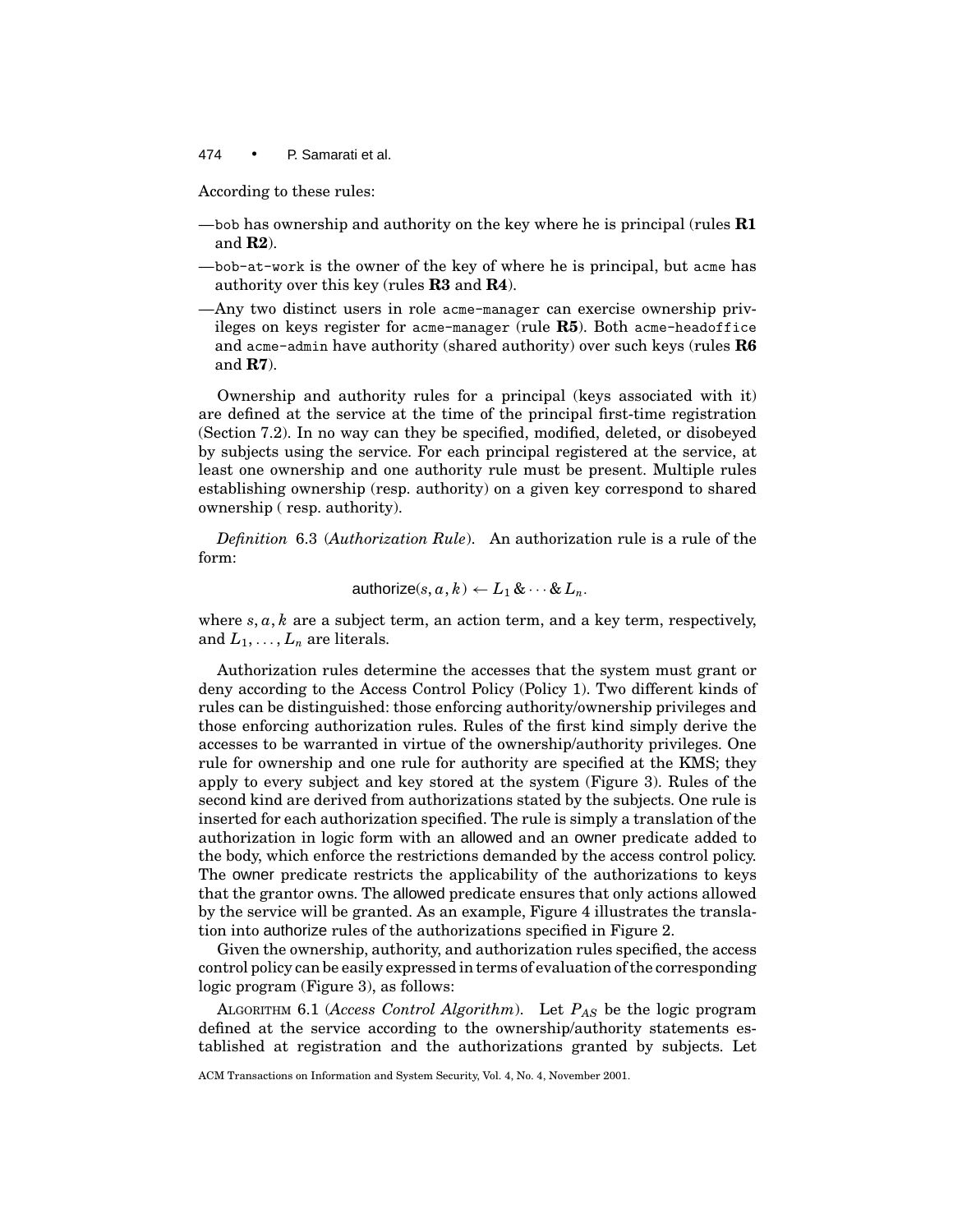| <b>R1)</b> authorize( $\{[\text{tim}, \epsilon]\}$ , decrypt, 0xA40B96C7) $\leftarrow$ allowed(decrypt, 0xA40B96C7)              |
|----------------------------------------------------------------------------------------------------------------------------------|
| & owner( $\{[\text{bob}, \epsilon]\},$ 0xA40B96C7).                                                                              |
| R2) authorize( $\{[\text{tim}, \epsilon]\}, \text{decrypt}, 0xA40B96C7) \leftarrow \text{current}(0xA40B96C7)$                   |
| & allowed(decrypt, 0xA40B96C7) & owner( $\{[\text{bob}, \epsilon]\},$ 0xA40B96C7).                                               |
| <b>R3)</b> authorize(s, lookup, k) $\leftarrow$ current(0xA40B96C7)principal(k, bob) & allowed(lookup, k)                        |
| & owner( $\{[\text{bob}, \epsilon]\}, k$ ).                                                                                      |
| R4) authorize( $\{[u, \epsilon]\},$ lookup, $k$ ) $\leftarrow$ principal( $k$ , bob) & memberof( $u$ , acme-people)              |
| & allowed(lookup, k) & owner( $\{[\text{bob}, \epsilon]\}, k$ ).                                                                 |
| <b>R5)</b> authorize( $\{[u, \epsilon]\}$ , decrypt, $k$ ) $\leftarrow$ , & principal( $k$ , bob) & memberof( $u$ , acme-people) |
| & subsequent(k, 0xA40B96C7) & allowed(decrypt, k) & owner( $\{[\text{bob}, \epsilon]\}, k$ ).                                    |
| <b>R6)</b> authorize({[u,manager], [u',manager]}, sign, 0xA40B96D9) $\leftarrow u \neq u' \&$                                    |
| allowed(sign, 0xA40B96C7) & owner({ $[bob\_as\_directory, \epsilon]$ }, 0xA40B96C7).                                             |
| <b>R7)</b> authorize({[u, manager], [u', manager]}, sign, $k$ ) $\leftarrow u \neq u'$                                           |
| & memberof( <i>u</i> , bob-friends) & allowed(sign, k)                                                                           |
| & owner({ $\{[\text{bob}\_ \text{as}\_ \text{directory}, \epsilon]\}, k$ ).                                                      |
| <b>R8)</b> authorize( $\{[u, \epsilon]\}, \text{sign}, k$ ) $\leftarrow$ principal(k, bob) & principal(0xA40B96D9, u)            |
| & current(0xA40B96D9) & allowed(sign, k) & owner( $\{[\text{bob}, \epsilon]\}, k$ ).                                             |

Fig. 4. Representation of the authorizations in Figure 2 at the service.

 $\langle \text{subject}, \text{action}, \text{key} \rangle$  be a request by subject to execute action on key. The following algorithm determines whether the request must be granted or denied. **If**  $P_{AS} \models$  authorize(subject, action, key) **then** grant request

**else** deny request.

Intuitively, the access control algorithm allows only those requests  $r =$  $\langle \text{subject}, \text{action}, \text{key} \rangle$  for which authorize( $r$ ) can be derived from the logic program expressing the authorization state. As to how the logic program has been defined, the access control algorithm trivially enforces the access control policy stated in Section 4.2.

## 7. AUTHENTICATION OF SUBJECTS REQUESTING ACCESS

Actions requested by subjects on keys are granted or denied on the basis of the subject's possible ownership and authority privileges and on the authorizations applicable to the request. The identity of a subject determines the authorizations applicable to the subject and possible ownership or authority privileges the subject may have. The correctness of access control therefore rests on the correctness of the requesting subject's identity [Samarati and De Capitani di Vimercati 2001]. Hence, authentication must be performed prior to checking authorization.

## 7.1 Subject Authentication

We assume that the KMS can authenticate subjects without using any external certification authority. Typically, subjects can be authenticated on the basis of the keys registered at the service. In particular, a user can be authenticated by requiring that the digital signature on the request be verifiable by the public key registered for the user. Users in roles and conjuncted subjects can be authenticated on the basis of the keys of the users and of the roles in the conjunct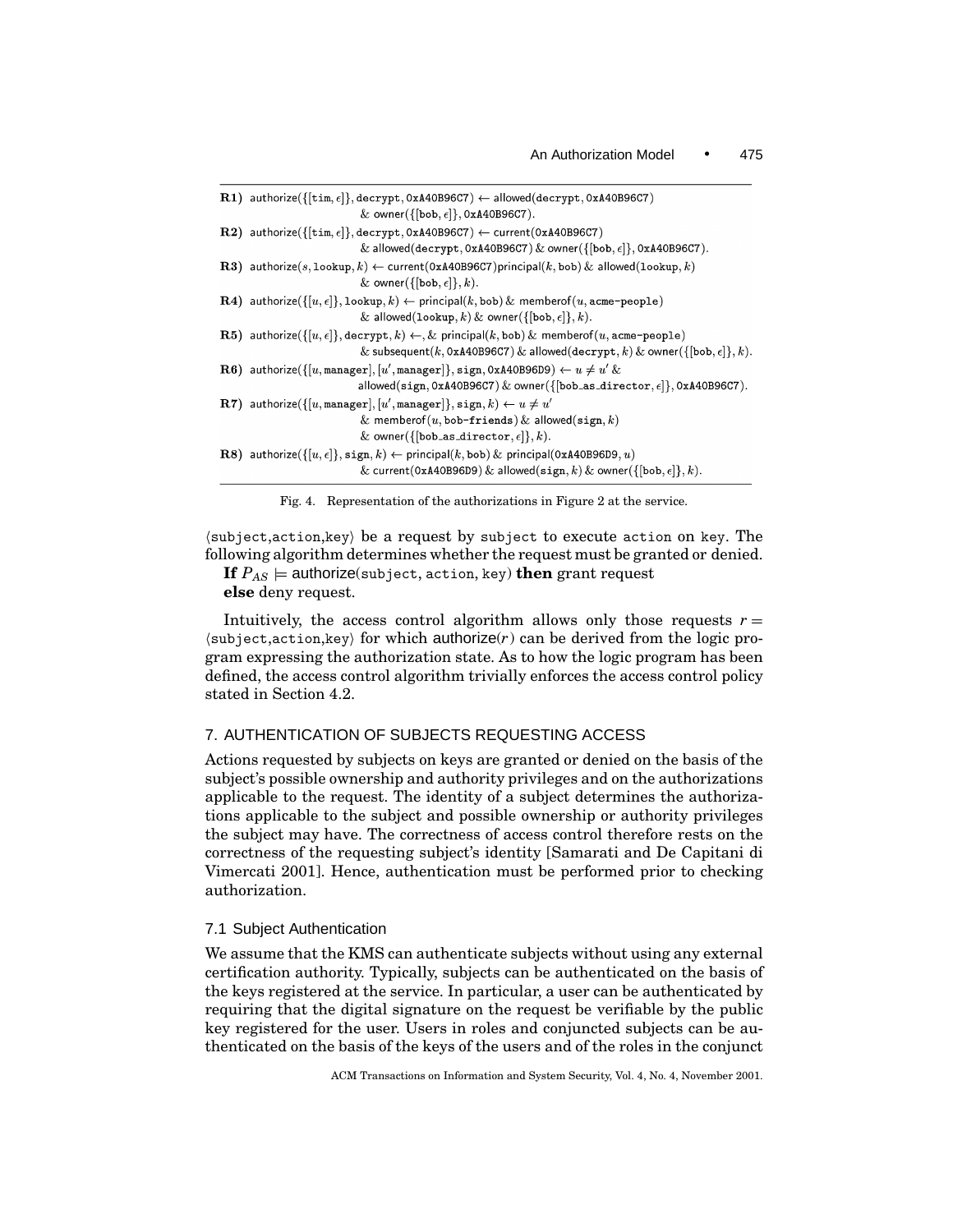[Abadi et al. 1993]. For the escrow of the private key, the client's ability to complete the escrow successfully may be sufficient proof that the client knows the private key, and thus a digital signature for the escrow request may be unnecessary. The signature might still be required, however, if the validity checks on the escrowed key allow greater probability of a false positive than a digital signature algorithm (Reiter et al. [1996]).

Note also that requiring that the KMS independently perform authentication does not necessarily imply that subjects not registered at the service will not be allowed to execute actions. The use of variables and conditions in fact allows specifying generally applicable authorizations. For instance, all subjects not registered at the service can be considered special subjects (corresponding to user identifier anonymous) and authorizations applicable to them are determined accordingly. In particular, authorizations specified with a variable as subject and with subject condition equal to true are applicable.

By exploiting the keys associated with users and roles, the KMS is able to perform authentication independently. It is, however, worth noting that our access control can be nicely complemented with approaches where a subject's identity or active roles are established via certificates signed by external authorities (e.g., Park et al. [2001; Park and Sandhu [2000].)

## 7.2 First-Time Registration and Recovery

The assumption that the KMS authenticates subjects without the need for any external certification authority requires special consideration on the register and revoke action on keys.

Register is the action by which a principal (user/role) becomes known to the service by introducing its public key. Prior to this action, the service cannot authenticate the principal. First-time registration therefore requires special treatment, such as out-of-band communication between the principal to be registered and the KMS. Subsequent registrations, in which a principal essentially requires reregistration, that is, modification of its registered key, can instead be done by authenticating the principal (more precisely, the owner of the principal's key), depending on the key being modified. First-time registration can be done, for instance, with a manual procedure in which the identity of the user being registered is controlled on the basis of some proofs checked by the administrators of the service (similar to handling login assignments in a computer system). An alternative approach consists in some out-of-band negotiation between the principal and the administrator(s) of the service, resulting in a message digest of the principal's public key, which is then stored as the key of the principal. The principal, which can now be authenticated on the basis of the computed digest, can then register its real public key. This solution, adopted by Reiter et al. [1996], supports a registration scenario in which a principal generates its (potentially large) private key and public key in isolation. It then computes a short message digest of the public key and communicates this digest to the service's administrator(s) who authenticate the principal (through some external proofs of identity) and record the digest as the key of the principal.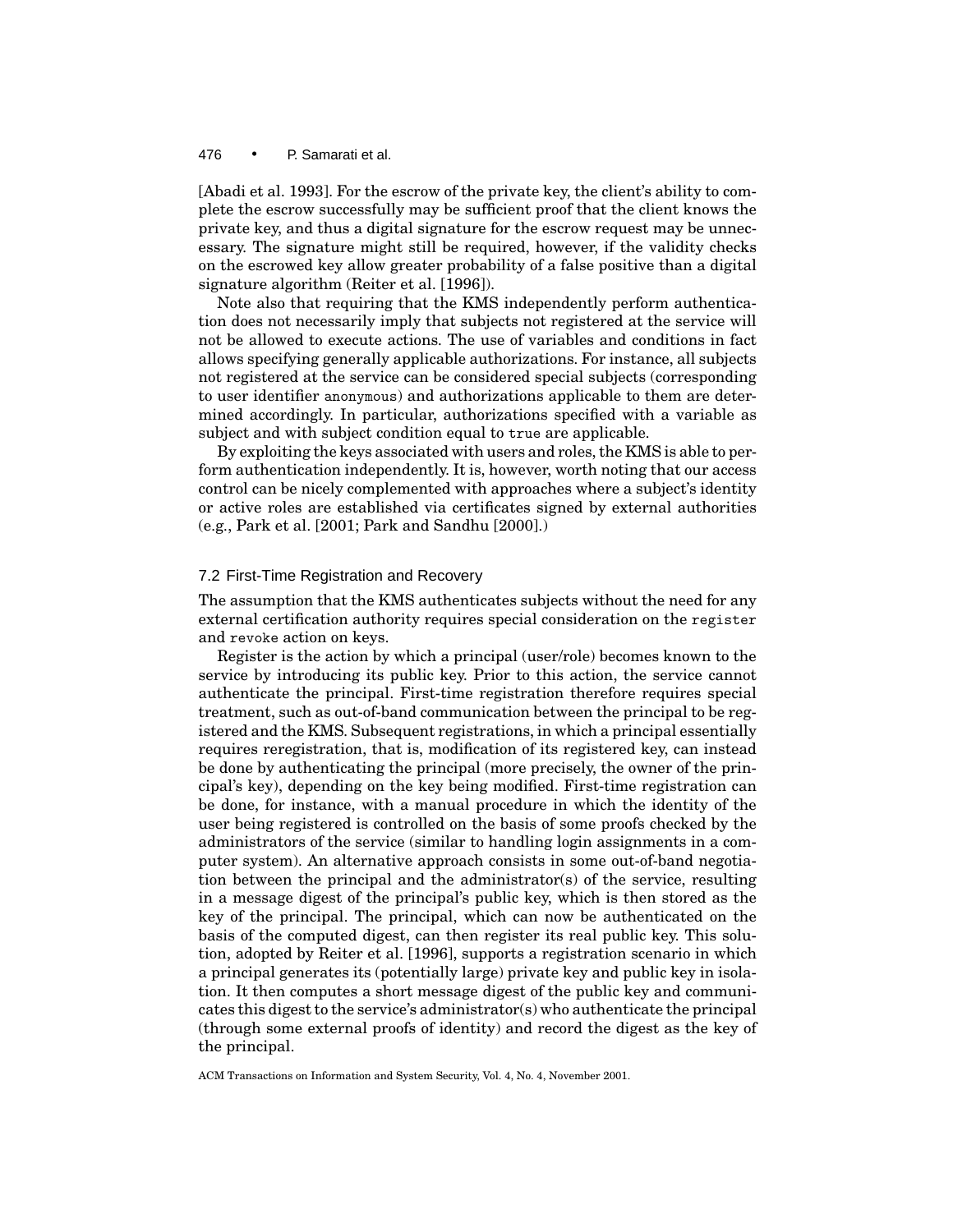## An Authorization Model • 477

A similar problem arises for recovery. The recover action is the one that allows subjects to retrieve the private key of a principal. Although the owner of a key can grant others the authorization to recover its key, we can imagine that such delegation will be rare (as any subject allowed to recover  $K_p^{-1}$  will then be able to impersonate  $p$ ). For instance, it may be used in cases where different principals correspond to the same human user. To illustrate, suppose that Alice is registered at the service as two principals (corresponding to two different user identifiers for Alice): alice\_at\_work and alice\_at\_home. Since the person behind them is actually the same one, it may be completely legitimate for either to specify that the other is allowed to recover its key. Apart from this, however, recovery is primarily offered in order to give principals who lost their keys the possibility of retrieving them. In this case, since the private key is unavailable to the principal, the principal (or the subject corresponding to it) will not be able to digitally sign the request, and therefore the KMS will not be able to authenticate it. To solve this problem, we require a principal that has lost its key to undergo another registration. Given that the principal cannot be authenticated, this registration must be considered as a first-time registration and hence treated with a special procedure, as illustrated above. Since a principal can have at most one valid key, the registration will automatically revoke the old key. At this point the principal, who can be authenticated with the new key, can request recovery of the old key at the service. The ability of the principal to do so is guaranteed by the access control policy (Section 4).

## 8. GROUP MANAGEMENT AND ROLE ACTIVATION

In presenting our model we assumed that the sets of user, role, and group names are known at the key management service. We also considered that principals can be composed by users with some roles active, and we have introduced a predicate memberof to evaluate membership of users in groups. However, management of roles and groups is not required to be, and generally will not be, performed at the KMS. Although the KMS must know if a user has activated certain roles or s/he belongs to a group, it is not task of the KMS to control role activation or maintain group membership.

As for roles, we believe role activation and deactivation to be completely outside the key management service and carried out at the "domain" where roles are defined. The basic reason is that activation and deactivation of roles, like any action, must be regulated by policies and authorizations whose control should rest completely with those who defined the roles [Sandhu 1996; Winslett et al. 1997]. It would be improper and impractical to require that activation of roles be controlled at the KMS itself. Activation of roles by users is therefore carried out outside the KMS, and subjects can present themselves to the KMS as users in some roles. As already discussed, the KMS will authenticate these composite principals on the basis of the users keys and roles in them. Note that the fact that role activation is outside the key management service, together with the fact that roles are identified though their keys and that these keys should not be disclosed to users, requires the existence of a trusted process at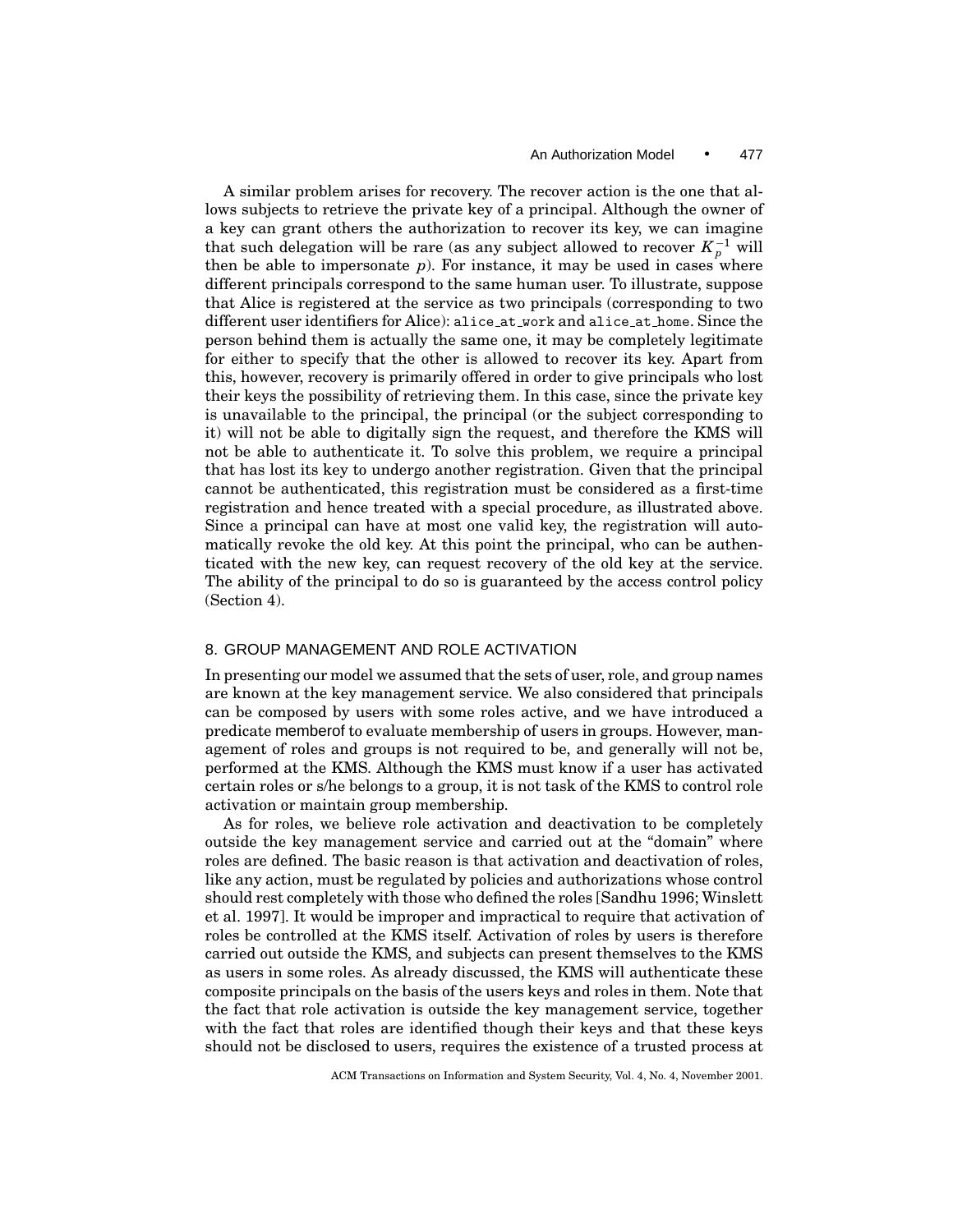the domain where the role is managed.<sup>4</sup> The task of this trusted process is to digitally sign requests by users in given role(s) with the key of the role(s) before submitting it to the KMS. For instance, consider organization acme where a role acme-manager has been defined which users can assume to perform some tasks. A principal acting for acme will register the key of the role at the KMS. Moreover, it will specify authorizations and policies regulating activation and deactivation of acme-manager at acme. (Note that this request will be signed with the key of acme-manager.) Every request by users in acme-manager will be digitally signed with the key of acme-manager before being sent to the KMS.

In a similar way, we assume group membership information will generally be managed locally at the domain where groups have been defined. This does not mean that no group information will be maintained at the KMS. If needed, some groups can be maintained at the KMS. As an example, a group new-users could be maintained at the KMS, grouping all users that have registered their keys for the first time in the current year. In general, however, groups will be defined and maintained outside the control of the KMS. The reason is that requiring groups to be maintained at the key management service is too impractical and cumbersome for both the entity managing the group (which would have to propagate group membership updates to the KMS) and the key management service (which would have to store and maintain group membership information). This assumption has been made in previous models dealing with groups in a decentralized distributed systems [Abadi et al. 1993; Lampson et al. 1992]. There are two different approaches that can be taken to collect membership information at the KMS. The first consists in requiring principals presenting requests to provide membership certificates. The second approach consists in having the KMS itself explicitly request group membership certificates for users from some external authorities. The model proposed in this article is completely independent of the approach used to provide membership information, and either of these two alternatives can be applied. We note that the drawback of assuming group management outside the KMS is that the KMS can evaluate membership or nonmembership of a user in a group only with respect to the information it has available at a specific time. Hence, the alternative adopted affects the enforcement of predicate memberof. As noted by Abadi et al. [1993], remote group management implies that only group membership can be proved with certainty; in contrast, it is not possible to prove nonmembership. In terms of the model, if memberof $(u,g)$  evaluates true, it means that user u is a member of group g. The contrary is not necessarily true, and the fact that memberof $(u,g)$  evaluates false does not necessarily imply that user u is not a member of group g. Membership information can simply not be provided or be unavailable. Note that this has an effect on the evaluation of conditional expressions in authorizations. A user will be allowed to use authorizations granted to members of some groups only if the

<sup>4</sup>An alternative approach consists in disclosing the key of a role to all users allowed to activate the role (knowledge of the key would in this case be equivalent to authorization to activate the role). This approach however, has the drawback of requiring changing the key of the role every time the authorization for a user has to be revoked [Lampson et al. 1992].

ACM Transactions on Information and System Security, Vol. 4, No. 4, November 2001.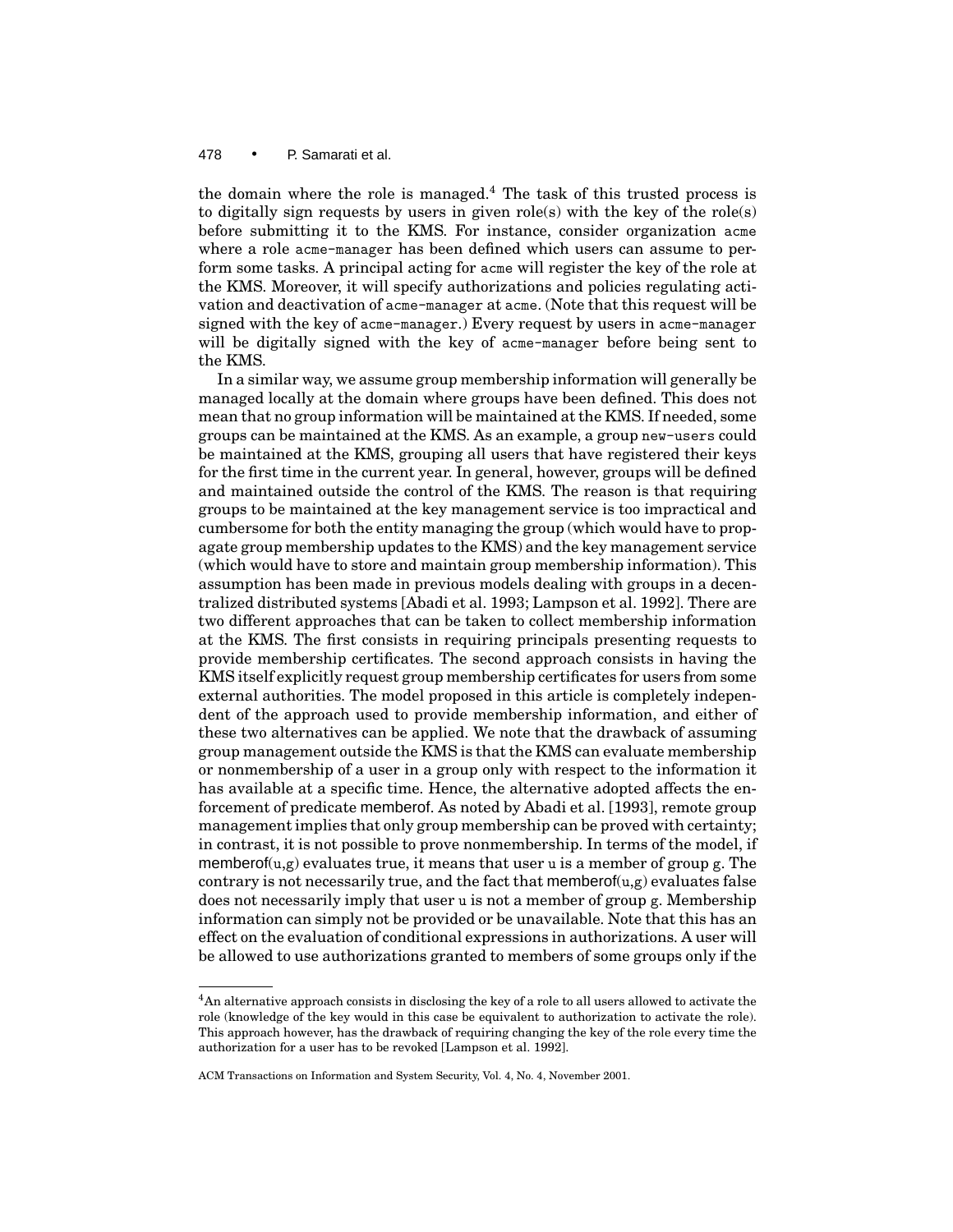## An Authorization Model • 479

necessary membership certificates are presented to the KMS. Also, a user will be allowed to use authorizations granted to *nonmembers* (negated memberof literals) of some groups if there are no membership certificates proving his or her membership in these groups. Hence, negative memberof literals, although useful at times, must be used with care. Having noticed that evaluation of negative memberof literal suffers from this limitation, we do not forbid their use in the model. Note also that nonmembership can be proved in case of groups managed at the KMS or for which the KMS can explicitly require membership certificates to a trusted third party [Winslett et al. 1997].

A possible alternative approach to manage groups is to associate keys with groups [Lampson et al. 1992]. However, all members of a group will in this case be able to obtain the private key of the group. An important drawback of this approach is that removing a user from a group requires modification of the key associated with the group. Moreover in this approach, when presenting a request users should explicitly state the groups that must be considered in evaluating a given request. This last aspect, while proper for roles, may be limiting for groups.

## 9. RELATED WORK

To our knowledge, no authorization model has been proposed to date for regulating access to keys at a key management system, and this is the first article to address the problem. Hence, related work has to be found either in the context of PKI management or in the context of general authorizations and access control models. Most of the work in key management has focused on the problems of key storage and escrow [ACM 1996], on binding identities to keys, and on trust management, possibly in the absence of certification authorities (e.g., Maurer [1996]; Ellison [200]). Also, attention has mostly been focused on certificate management rather that key management. All these approaches are complementary to our proposal.

Within the trust management context, Blaze et al. [1997] present an approach to formulate security policies. With respect to policy (authorization) specification, the proposal by Blaze et al. [1997] takes the approach of specifying authorizations with respect to keys (as subjects), rather than identities. The motivation behind this decision is that with this approach the application does not then need to manage the mapping between personal identities and authorities, thus also allowing support for anonymity. As we have already discussed in Section 5, the approach may be limiting, in that it does not allow the enforcement of expressive and flexible access control policies that take group membership and roles into account. Second, unlike identities, keys are subject to modifications that would result in the automatic invalidation of all the key's privileges and in the corresponding principal being unable to exercise them any longer. Also, the motivations of anonymity and of avoiding maintenance of identity mappings do not seem to be relevant or applicable in our context, where the KMS system stores the keys and is assumed to enforce authentication.

Other related work is in authorization-based access control models where recent proposals have been devoted to enhancing the expressiveness and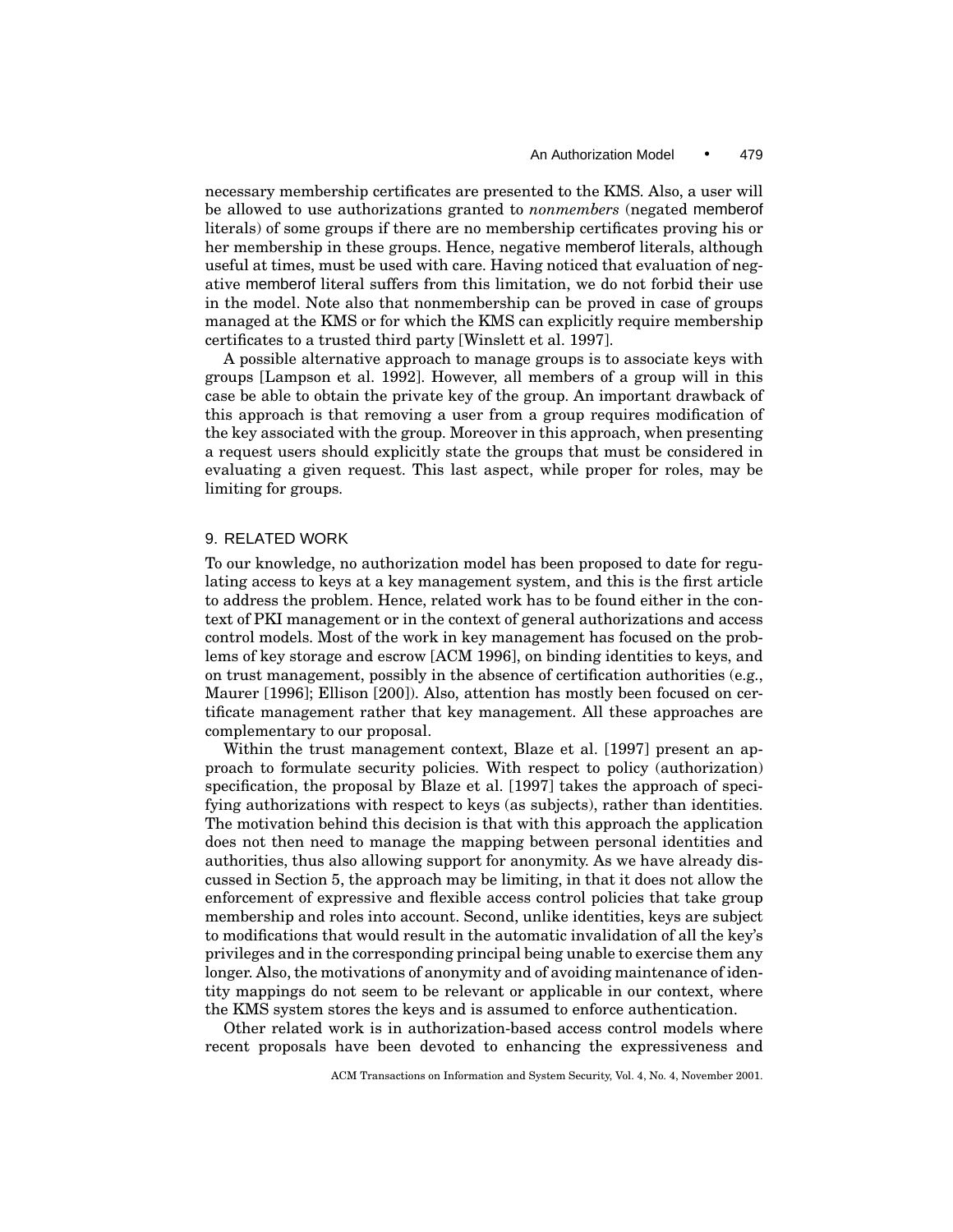flexibility of authorizations [Jajodia et al. 2001; Li et al. 1999; Woo and Lam 1993]. However, these approaches have not been examined for key management services, and they do not address the peculiarities of such a context. The focus of these proposals is mainly the combined support of positive and negative authorizations together with authorization derivation/implication to provide multiple policies and support for exceptions. To this purpose, various logic-based languages are investigated which, in some cases, almost provide the expressive power of first-order logic [Woo and Lam 1993; Li et al. 1999]. But these languages bear a computational complexity, and consequent loss of efficiency, which is often not balanced by a gain in expressiveness. The expressiveness of such languages in some cases allows the specification of models which may not even be decidable [Woo and Lam 1993], and therefore implementable. Even in the case of more restricted and therefore efficiently computable models, the focus remains on the combination of positive and negative authorizations coupled with the derivation of authorizations along different subject or object hierarchies [Jajodia et al. 2001]. These aspects however, appear, to be of little applicability in our context, where objects are keys and group and role management is carried out remotely. So the expressiveness of such models would be of little applicability. And such models do not provide support for conditional predicates based on key-subject relationships, which are needed in our context. They also provide very limited or no support for roles and conjuncted subjects.

Explicit support for users in roles and conjuncted subjects is provided by Abadi et al. [1993] in their proposal for a calculus for distributed access control. However, the concept of roles in Abadi et al. [1993] and in our model is different, and consequently requires different, reasoning about authorizations. In particular, in Abadi et al. [1993], roles are means for users to restrict their set of privileges for particular executions. Consequently, the authorizations specified for a user in a role are applicable to the user when operating as an individual; by contrast, authorizations specified for a user are not applicable when the user operates in certain roles. Moreover, in Abadi et al. [1993], all authorizations are ground, and it is not possible to specify authorizations applicable to different objects (keys) or subjects that depend on certain conditions.

## 10. CONCLUSIONS

We investigated the problem of regulating access to keys stored at a key management service. We proposed a basic policy based on principal, ownership, and authority relationships on keys, together with an authorization language by which owners can grant and revoke privileges to execute different actions on their keys. The language is flexible, and gives owners the ability to specify, while granting an authorization, whether an authorization applies to a specific key or to the key registered for a principal (regardless of its digest), and whether the privileges should still hold upon expiration/revocation of the key. The authorization language, although very simple, is sufficiently expressive to enable the specification of authorizations for composite and conjuncted subjects that can be fully specified (grounded) or partially specified, thus making the authorizations applicable to all subjects satisfying certain conditions. We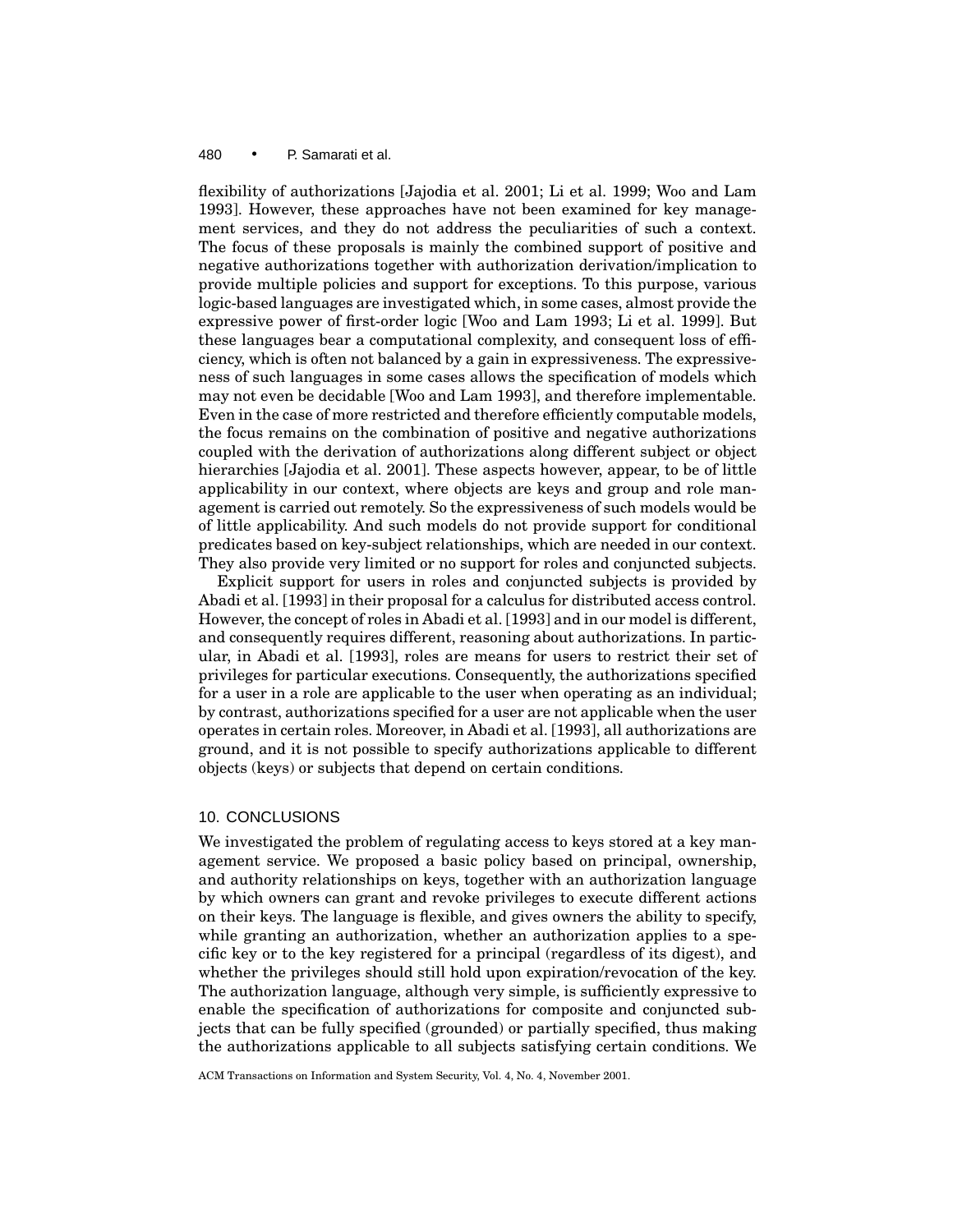#### An Authorization Model • 481

have also illustrated how the access control policy and authorizations can easily be expressed through a simple restricted form of logic language. Finally, we discussed the problems of first-time registration and of group management.

Future issues that can be investigated include the extension of the model to keys other than user keys; the possible inclusion in the authorization of time intervals or expiration dates, upon which authorizations are automatically revoked; the interaction with other certification authorities and support of credential-based authorizations; and extending the idea to enable various parties to collaborate in the PKI, with consequent support for expressing and reasoning about trust and recommendations.

## **REFERENCES**

- ABADI, M., BURROWS, M., LAMPSON, B., AND PLOTKIN, G. 1993. A calculus for access control in distributed systems. *ACM Trans. Program. Lang. Syst. 15*, 4 (Sept.), 706–734.
- ACM. 1996. Special section: How to use key escrow. *Commun. ACM 39*, 3, 32–60.
- BLAZE, M., FEIGENBAUM, J., AND LACY, J. 1997. Decentralized trust management. In *Proceedings of the 1996 IEEE Symposium on Security and Privacy* (Oakland, CA, May), 164–173.
- ELLISON, C. 2000. SPKI certificate documentation. http://www.pobox.com/cme/html/spki.html. GANESAN, R. 1995. Yaksha: Augmenting Kerberos with public key cryptography. In *Proceedings of the 1995 Internet Society Symposium on Network and Distributed System Security* (Feb.), 132– 143.
- JAJODIA, S., SAMARATI, P., SAPINO, M. L., AND SUBRAHMANIAN, V. S. 1992. Flexible support for multiple access control policies. *ACM Trans. Database Syst. 26*, 2 (June), 214–260.
- LAMPSON, B., ABADI, M., BURROWS, M., AND WOBBER, E. 1992. Authentication in distributed systems: Theory and practice. *ACM Trans. Comput. Syst. 10*, 4 (Nov.), 265–310.
- LI, N., FEIGENBAUM, J., AND GROSOF, B. 1999. A logic-based knowledge representation for authorization with delegation. In *Proceedings of the 12th Computer Security Foundations Workshop* (Mordano, Italy, June), 162–174.
- MAURER, U. 1996. Modeling a public key infrastructure. In *Proceedings of the Fourth European Symposium on Research in Security and Privacy*, LNCS 1146 (Rome, Sept.), 325–350.
- MCMAHON, P. 1995. SESAME V2 public key and authorisation extensions to Kerberos. In *Proceedings of the 1995 Internet Society Symposium on Network and Distributed System Security* (Feb.), 114–131.
- MICALI, S. 1992. Fair public-key cryptosystems. In *Advances in Cryptology—Proceedings of CRYPTO '92*, E. Brickell Ed., LNCS 740, 113–138. Springer-Verlag.
- PARK, J. S., SANDHU, R., AND AHN, G.-J. 2001. Role-based access control on the Web. *ACM Trans. Inf. Syst. Secur. 4*, 1 (Feb.).
- PARK, J. AND SANDHU, R. 2000. Binding identities and attributes using digitally signed certificates. In *Proceedings of the 16th Annual Computer Security Applications Conference* (New Orleans, LA, Dec.), 120–127.
- REITER, M. K., FRANKLIN, M. K., LACY, J. B., AND WRIGHT, R. N. 1996. The  $\Omega$  key management service. *J. Comput. Secur. 4*, 4, 267–287.
- SALTZER, J. H. AND SCHROEDER, M. D. 1975. The protection of information in computer systems. *Proc. IEEE 63*, 9 (Sept.), 1278–1308.
- SAMARATI, P. AND DE CAPITANI DI VIMERCATI, S. 2001. Access control: Policies, models, and mechanisms. In *Foundations of Security Analysis and Design*. R. Focardi and R. Gorrieri Eds., LNCS 2171. Springer-Verlag.
- SAMARATI, P. AND JAJODIA, S. 1999. Data security. In *Wiley Encyclopedia of Electrical and Electronics Engineering*. J. Webster Ed., John Wiley.
- SANDHU, R., COYNE, E., FEINSTEIN, H., YOUMAN, C. 1996. Role-based access control models. *IEEE Computer 29*, 2 (Feb.), 38–47.
- SANDHU, R. AND SAMARATI, P. 1997. Authentication, access control, and intrusion detection. In *The Computer Science and Engineering Handbook*. A. Tucker Ed., CRC Press.